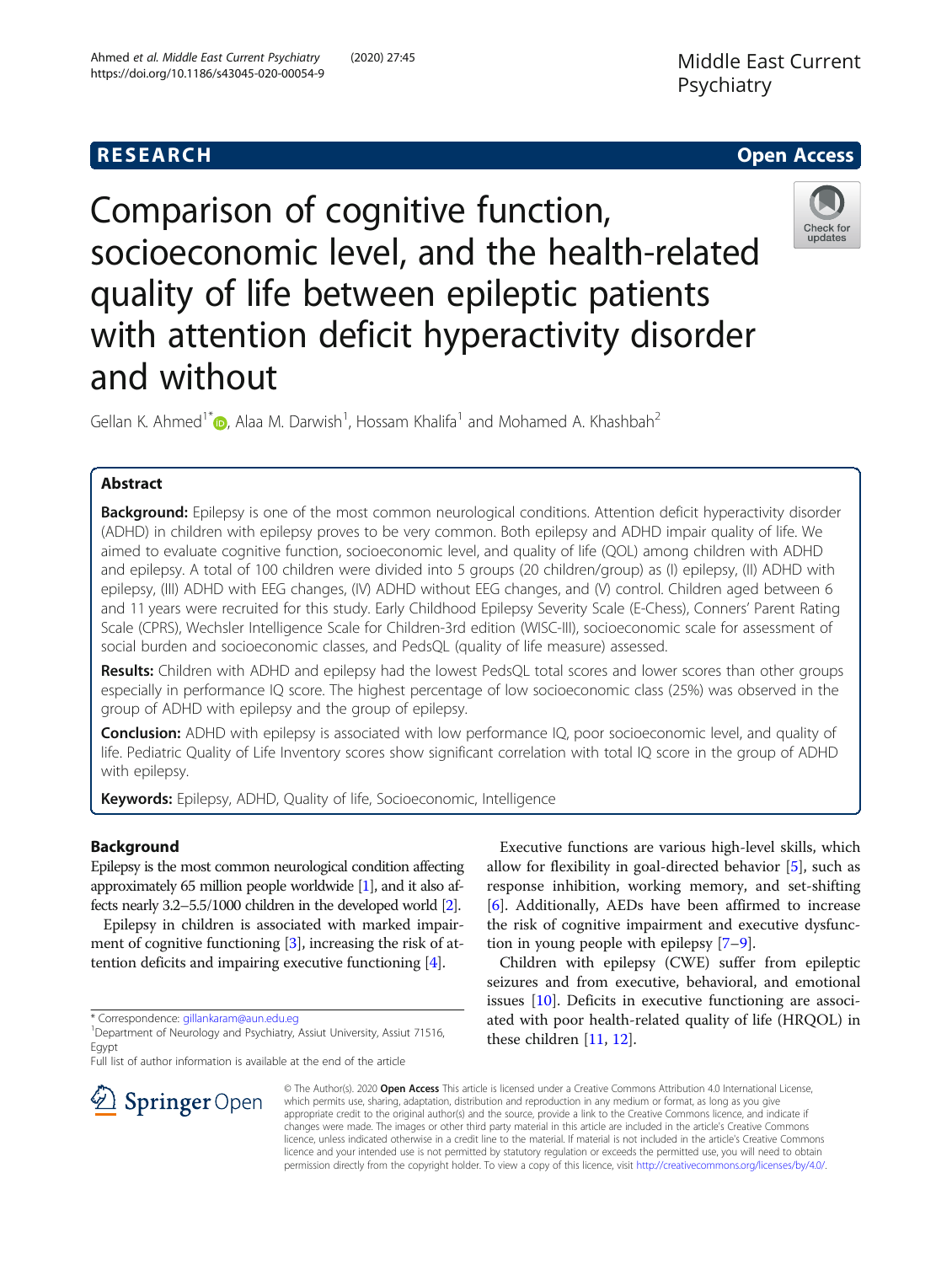Moreover, the lives of CWE are constantly threatened by physical injuries, such as falls and burns, caused by epilepsy. The fear of acquiring these injuries prevents them from engaging in outdoor activities [[13](#page-9-0)]. They may also need to isolate themselves from society because of the stigma associated with epilepsy [[14\]](#page-9-0).

Attention-deficit/hyperactivity disorder (ADHD) is one of the most widespread disorders in CWE [\[15,](#page-9-0) [16](#page-9-0)]. ADHD is generally characterized by persistent inattention, hyperactivity, and impulsivity [\[17\]](#page-9-0). Furthermore, several studies found that ADHD children may have electroencephalogram (EEG) abnormalities such as interictal epileptiform discharges (IEDs) or localization of IEDs foci [[18](#page-9-0), [19](#page-9-0)]. Lee et al. evaluated the effect of epileptiform discharges in ADHD by comparison between group of ADHD patients with EEG changes and group of ADHD patients with normal EEG. It was found that interictal epileptiform discharges were associated with seizures in children with ADHD [\[20](#page-9-0)]. Moreover, a study showed that valproate decreased EEG paroxysm abnormality as well as ADHD scores [\[21](#page-9-0)]. This represents pathophysiology overlapping between ADHD and epilepsy [[20](#page-9-0)].

Patients with ADHD suffer from many cognitive deficits because they lack attention and strategic flexibility, struggle to control and inhibit behavior, and have poor planning and working memory capabilities [[22](#page-9-0)–[26](#page-9-0)].

Similar to epilepsy, ADHD is associated with impairment in many aspects of the lives of children who have it, including academic performance, social functioning, and subsequently impaired overall quality of life (QOL) [\[27](#page-9-0)–[29\]](#page-9-0). Additionally, ADHD may have a significant economic consequence for children who have it, their families, and society [\[30](#page-10-0)].

Hence, epilepsy and ADHD affect the QOL [[31\]](#page-10-0). In the medical researches, "quality of life has become an important measure of outcomes in both research and clinical settings" [\[32\]](#page-10-0).There is positive association between QOL impairment and severity of disorder [\[33](#page-10-0)]. So, many studies are examining the QOL of patients with epilepsy or ADHD worldwide, particularly in developed countries. However, due to the influence of various variables, such as demographic features and socioeconomic and clinical presentations, the QOL of these patients differs from country to country [\[30\]](#page-10-0).

# Method

#### Aim of study

We aim to compare the cognitive function, socioeconomic level, and QOL among epileptic children with ADHD and without.

#### Study design

This is a case-control study.

# Site of the study and selection of participants

One hundred children were between 6 and 11 years of age in the period between September 2018 and October 2019. The sample size was calculated with statistical power of 95% by using Epi info 7. Participants were recruited from the Child Psychiatry Clinic of Neurology and Psychiatric Hospital, Assiut University. The children were divided into five groups, namely, as group (1) children with epilepsy alone, group (2) children with ADHD with epilepsy, group (3) children with ADHD with EEG changes, group (4) children with ADHD without EEG changes, and group (5) healthy controls, and each group included 20 children.

We consider using EEG as tool for differing ADHD group as there was evidence that ADHD with EEG changes can be transferred to ADHD with epilepsy after few years [\[20\]](#page-9-0). Also, categorizing children with epilepsy by time of seizure onset showed that 15.8% of them were ADHD in early onset of seizures compared to 8.1% in those with newly diagnosed seizures. These results suggested that seizures or subclinical epileptiform bursts play an important role in the development of attention disorders [[34\]](#page-10-0). So, there is bidirectional relationship between both diseases. Our classification to ADHD groups by EEG will help in clarifying this relationship and also, clarify if there is difference between ADHD with EEG changes and without regarding cognitive function and quality of life.

The caregivers of the children and adolescents with epilepsy were interviewed for informed consent and medical information concerning epilepsy and ADHD. ADHD was diagnosed according to DSM-5 [\[35](#page-10-0)], and the seizure types were classified according to the International League Against Epilepsy (ILAE) criteria.

# Inclusion criteria

- (i) Diagnosis of ADHD and/or epilepsy was verified and confirmed on a clinical basis.
- (ii) Idiopathic type of epilepsy that was confirmed on clinical basis, neurological assessment, and imaging investigations.

# Exclusion criteria

- (i) Children with significant intellectual disability (Wechsler Intelligence Scale IQ < 70);
- (ii) Children with history or current substance use
- (iii)Children with comorbid medical or other neurological conditions.
- (iv) Children with other psychiatric disorders,

Patients received their medication, as ADHD children received non-stimulant medication (atomoxetine), while epileptic children received their antiepileptic drugs.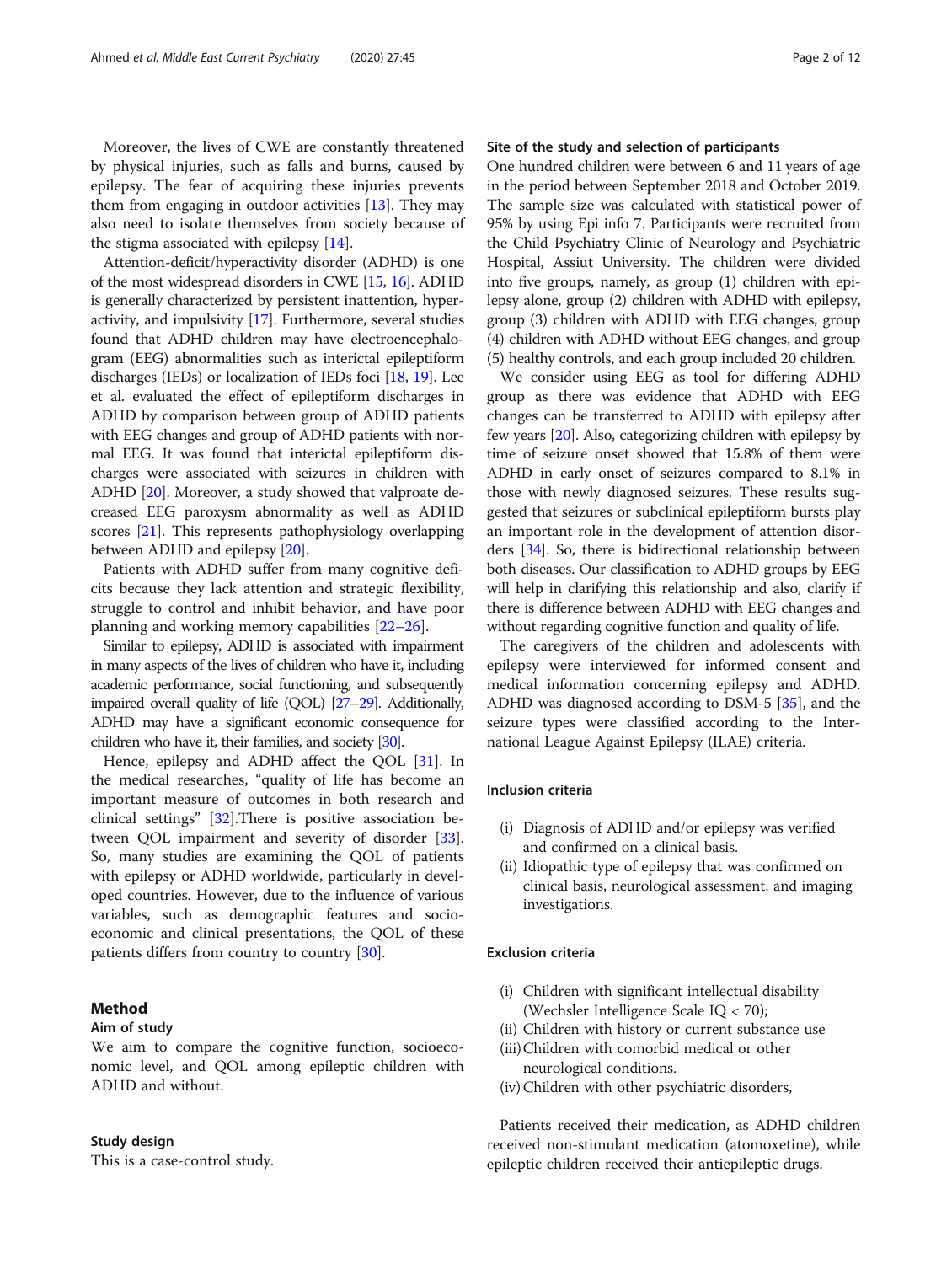# Ethical considerations

This study obtained ethical approval from the Institutional Review Board (IRB) of the Faculty of Medicine, Assiut University, with an approval number of 17200196. This study was also registered on a clinical trial with the following registration number NCT03806946. The parents signed informed consent on behalf of their children to take part in the study.

## Tools

The included children were firstly assessed by semistructured interview by using the Mini International Neuropsychiatric Interview for Children and Adolescents (MINI KID) Arabic version [\[36\]](#page-10-0) for psychiatric evaluation then all subjects had the following:

## Electroencephalography

Conventional EEGs were obtained with eight channels and scalp electrodes placed with the international 10–20 system with bipolar and referential montages; it is a Nihon Kohen equipment model. Chloral hydrate was used to induce sleep if needed. Data analysis for EEG was done by determined location and side of none provoked paroxysmal activities, and focal activities if present.

# Early Childhood Epilepsy Severity Scale (applied only for the epileptic group) [[37](#page-10-0)]

The Early Childhood Epilepsy Severity Scale (E-Chess) was developed for use in the Tuberous Sclerosis 2000 Cohort Study to quantify the severity of epilepsy. The scale assesses the severity of seizures by scores on five variables. The variables are frequency of seizures, the time period over which seizures occur, the number of seizure types, the number of antiepileptic drugs used, and response to treatment. Each of these variables was given a score, with a higher score indicating greater severity. Thereafter, the scores were added up to give a total severity score that was used to indicate seizure severity in the current study. E-Chess total score  $\leq$  9 is associated with favorable epilepsy outcomes, while E-Chess total score > 10 is associated with drug-resistant epilepsy with poor responses.

## Conners' Parent Rating Scale [[38](#page-10-0)]

The Conners' Parent Rating Scale (CPRS) is a 110-item parent-rated scale that diagnoses ADHD with other behavioral disorders in children aged 6–18 years. These behavioral disorders are oppositional defiant and conduct disorders.

# Wechsler Intelligence Scale for Children-3rd edition (Arabic version by [[39](#page-10-0)])

Each participant was assessed using the Wechsler Intelligence Scale for Children-3rd edition (WISC-III), which is composed of 13 subtests to test the cognitive abilities of children of different dimensions. The subtest of the WISC includes questions about general knowledge, traditional arithmetic problems, vocabulary, the completion of mazes, and the arrangement of blocks and pictures. WISC-III provides scores for verbal, performance, and full-scale IQs.

#### Socioeconomic scale [\[40\]](#page-10-0)

The socioeconomic scale is a tool used to assess the social burden and socioeconomic classes. It also contains four main variables: the educational level of the father and the mother, the occupation of the father and the mother, the total family income, and the lifestyle of the family.

# Pediatric Quality of Life Inventory, parent–proxy report formats [\[41\]](#page-10-0)

The Pediatric Quality of Life Inventory (PedsQL) is a questionnaire assessment tool used to evaluate the QOL of children. It is composed of 23 items that assess functions in the following four areas: physical, emotional, social, and school. The psychosocial health summary score is a computed mean of the emotional, social, and school functioning subscales of the PedsQL. The physical functioning scale is the same as the physical summary score. In addition, the computed mean of the emotional, social, school functioning, and physical scales are used to generate a total summary score. The parents of children reported their response using a 5-point Likert scale ranging from  $0 =$  never to  $4 =$  always, and these responses were associated with a higher score indicating a higher QOL.

## Statistical analysis

The analysis was conducted using SPSS version 26. The frequency and proportion analyses were performed for qualitative variables, while quantitative variables were presented as mean ± SD. We used three different statistical tests: the chi-square test was used for analysis between categorical groups, the ANOVA test was employed to detect the presence of significant differences in the mean values for more than two groups, and the Student's  $t$  test was utilized to test the mean values between two independent groups. Furthermore, the Spearman correlation test was applied for testing correlations between quantitative variables. All the tests were two-tailed, and  $p$  values of < 0.05 were considered statistically significant.

# Results

# Demographic data

No statistical significance was observed regarding the age of studied groups. Males were significantly higher in all groups ( $p = 0.001$ ), while the group of ADHD with epilepsy comprised 45% of males and 55% of females (see Table [1](#page-3-0)).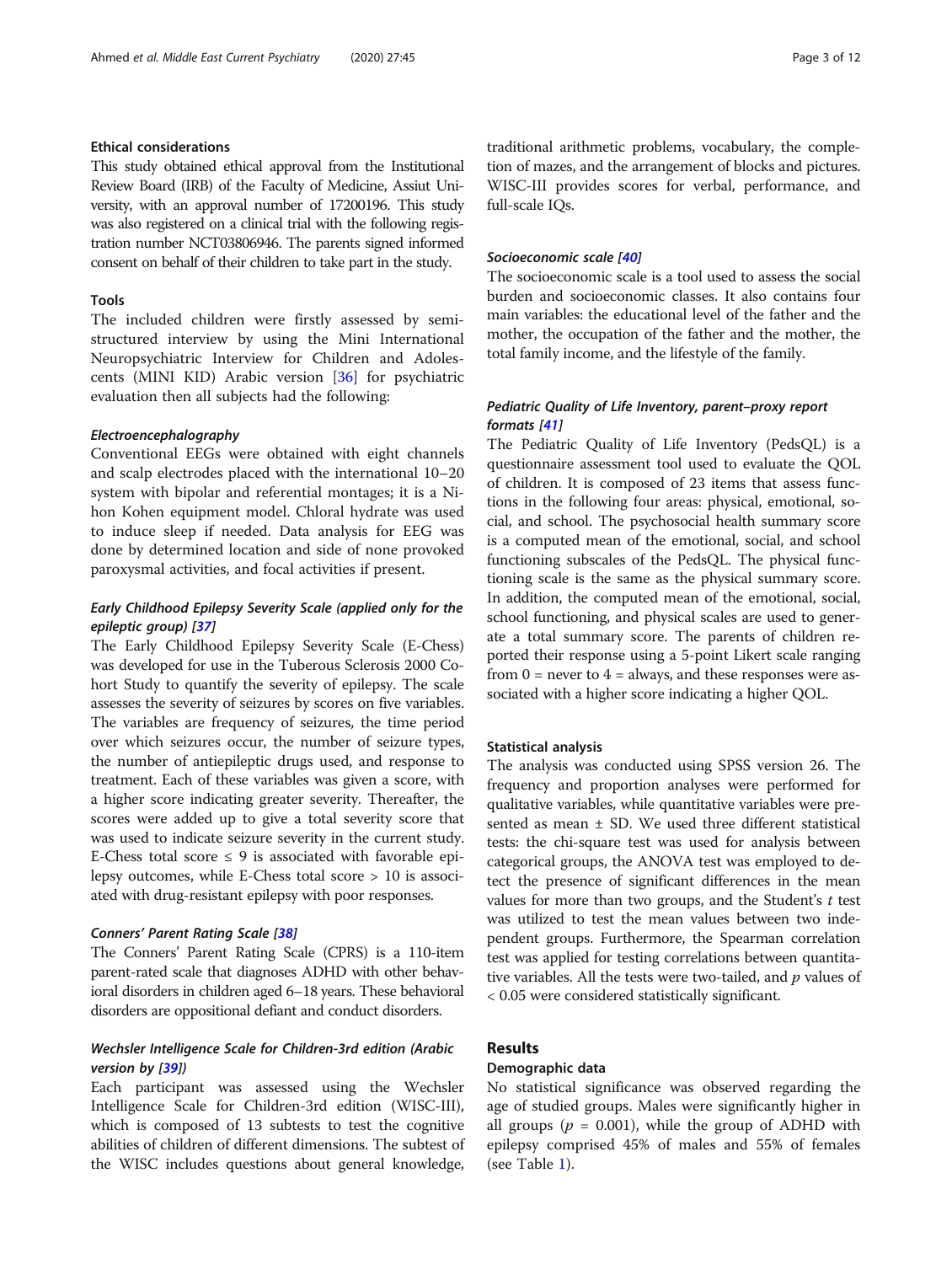|                    | Epilepsy $(N =$<br>$20) N$ (%) | ADHD with EEG changes<br>$(N = 20) N$ (%) | ADHD without EEG changes<br>$(N = 20) N$ (%) | ADHD with epilepsy (N<br>$= 20$ ) N (%) | Control $(N =$<br>$20) N$ (%) | P<br>value |
|--------------------|--------------------------------|-------------------------------------------|----------------------------------------------|-----------------------------------------|-------------------------------|------------|
| Age mean<br>$±$ SD | $8.20 \pm 2.462$               | $7.25 \pm 1.410$                          | $7.33 \pm 1.958$                             | $7.65 \pm 1.348$                        | $7.80 \pm 1.436$              | 0.448      |
| Sex                |                                |                                           |                                              |                                         |                               | $0.002*$   |
| Male               | 18 (90%)                       | 18 (90%)                                  | 14 (70%)                                     | 9(45%)                                  | 12 (60%)                      |            |
| Female             | 2(10%)                         | 2(10%)                                    | 6(30%)                                       | 11 (55%)                                | $8(40\%)$                     |            |

# <span id="page-3-0"></span>Table 1 Demographic features of studied group

\*P value is significant

# Clinical features among epilepsy groups

The clinical features among the group of epilepsy and the group of ADHD with epilepsy validate that a significant difference was observed regarding the types of seizure ( $p$  value = 0.035) as most of the cases were of generalized type (80% and 100%, respectively). Conversely, no significant differences were detected between the group of epilepsy and the group of ADHD with epilepsy as regards age at the onset of seizure, the duration of epilepsy, or time since the last seizure. However, it was observed that the time since the last seizure between the group of epilepsy and the group of ADHD with epilepsy was less than 1 year (65% and 50%, respectively) (Table 2).

The comparison of the EEG changes among the group of epilepsy, the group of ADHD with epilepsy, and the group of ADHD with EEG changes shows the significant predominance of unprovoked generalized paroxysmal changes in the measured EEG changes  $(p)$ value < 0.000).

Table [3](#page-4-0) exhibits that a significant difference exists between the group of epilepsy and the group of ADHD with epilepsy regarding the number of anticonvulsants used and the total E-Chess severity score.

Children who received one or two anticonvulsants showed the highest percentage in the group of epilepsy and the group of ADHD with epilepsy (70%, 80%, respectively).

As regards total E-Chess severity score, children with favorable outcomes ( $\leq$  9) had the highest percentage in the group of epilepsy and the group of ADHD with epilepsy (70% and 100%, respectively).

# Conners 3rd Edition Scale

All the subscales of the CPRS were significantly different in all groups. The combined type of ADHD represented the highest percentages (70% and 50%, respectively) in the group of ADHD with EEG changes and the group of ADHD with epilepsy. However, the group of ADHD without EEG changes had the highest frequency of hyperactivity type (45%).

Table [4](#page-5-0) shows that significant differences among the studied groups in all the CPRS subscales include: inattention, hyperactivity/impulsivity, learning problems, executive functioning, defiance/aggression, and peer/family relation.

The group of ADHD with EEG changes had the worst responses in all the CPRS subscales, where highly elevated clinical ratings represented the highest proportion of all the responses followed by the group of ADHD with epilepsy and ADHD without EEG changes. In contrast, the group of epilepsy had the lowest proportion of clinical ratings in all its subscales, except for the defiance/aggression subscale (55%).

## Wechsler Intelligence Scale for Children-3rd edition

No significant difference was observed between the studied groups in the IQ classification measured by the WISC-III ( $p$  value = 0.233).

Moreover, no statistically significant difference emerged among the studied groups in the mean values of verbal and total IQ scores ( $p > 0.05$ ). With regard to performance IQ scores, the group of ADHD with epilepsy had the lowest mean value among all the studied groups (82.28 ± 5.78), while the control group had a significantly high mean value  $(91.85 \pm 6.03)$  (*p* value = 0.017) (Fig. [1\)](#page-6-0).

The group of ADHD without EEG changes had low performance IQ and total IQ than ADHD with EEG

| Table 2 Clinical features among epilepsy groups |  |  |  |  |
|-------------------------------------------------|--|--|--|--|
|-------------------------------------------------|--|--|--|--|

| <b>Example =</b> Children reactives arriving epirepsy groups |                  |                             |                                     |          |
|--------------------------------------------------------------|------------------|-----------------------------|-------------------------------------|----------|
| <b>Clinical variables</b>                                    |                  | Epilepsy ( $N = 20$ ) N (%) | ADHD with epilepsy $(N = 20) N$ (%) | P value  |
| Age of onset of seizure (years)                              | (means $\pm$ SD) | $2.35 \pm 1.348$            | $2.75 \pm 1.209$                    | 0.648    |
| Duration of epilepsy (years)                                 | (means ± SD)     | $5.80 \pm 2.142$            | $4.90 \pm 1.209$                    | 0.084    |
| Time since the last seizure                                  | $<$ 1 year       | 13 (65%)                    | 10 (50%)                            | 0.107    |
|                                                              | 1-2 years        | 7 (35%)                     | 6(30%)                              |          |
|                                                              | $> 2$ years      | $0(0\%)$                    | 4 (20%)                             |          |
| Types of seizure                                             | Partial          | 4(20%)                      | $0(0\%)$                            | $0.035*$ |
|                                                              | Generalized      | 16 (80%)                    | 20 (100%)                           |          |
|                                                              |                  |                             |                                     |          |

\*P value is significant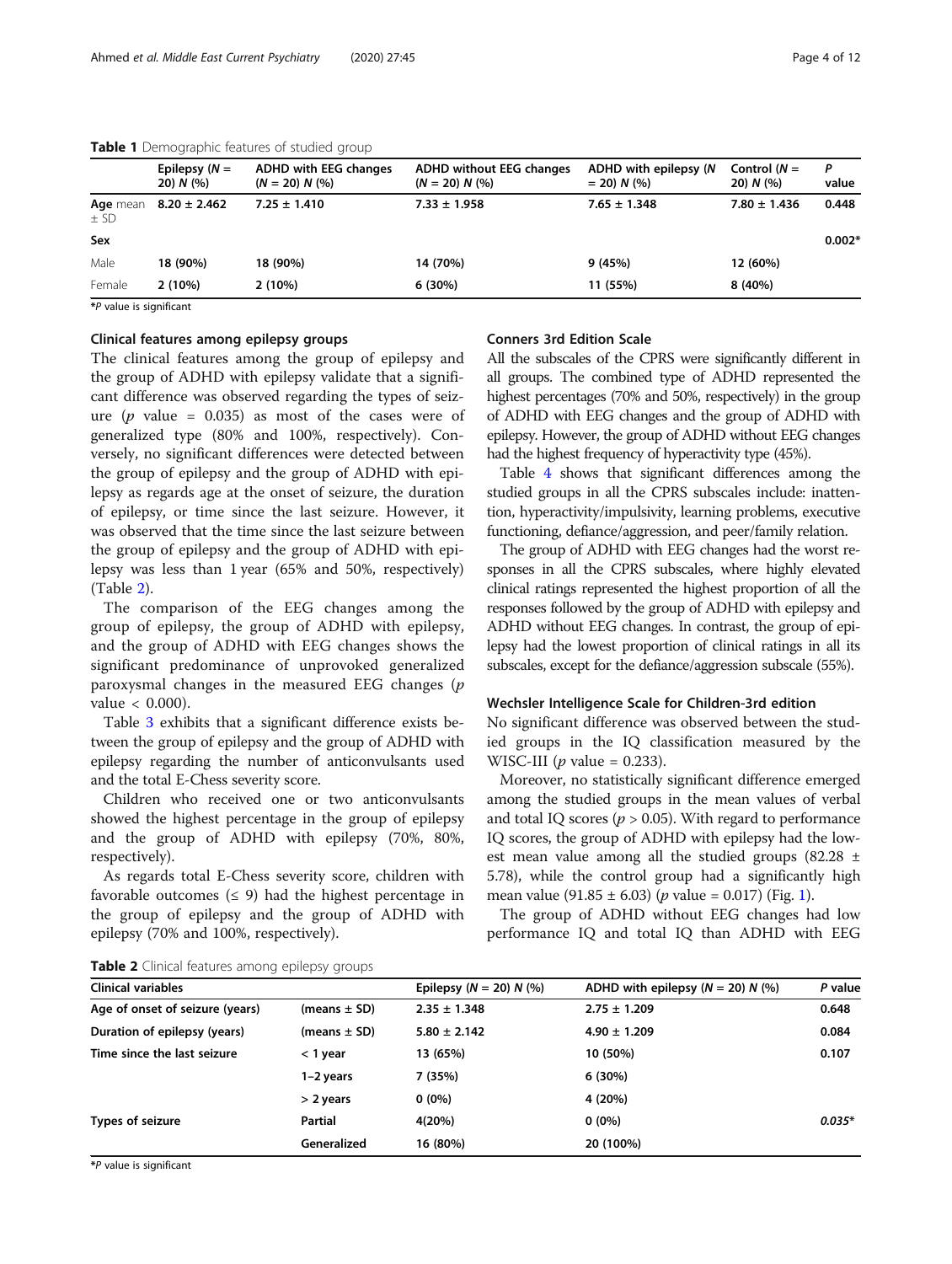# <span id="page-4-0"></span>**Table 3** Early Childhood Epilepsy Severity Scale (E-Chess) among the studied epilepsy groups

| Items variables                                   | Epilepsy $(N = 20)$ | ADHD with epilepsy $(N = 20)$ | P value  |
|---------------------------------------------------|---------------------|-------------------------------|----------|
| <b>Frequency of seizures</b>                      |                     |                               |          |
| Weekly                                            | 20 (100%)           | 20 (100%)                     |          |
| Daily                                             | $0(0\%)$            | $0(0\%)$                      |          |
| More than daily                                   | $0(0\%)$            | $0(0\%)$                      |          |
| Time period over which seizures occurred (months) |                     |                               |          |
| Less than 1 month                                 | $0(0\%)$            | $0(0\%)$                      |          |
| 1-6 months                                        | $0(0\%)$            | $0(0\%)$                      |          |
| More than 6 months                                | 20 (100%)           | 20 (100%)                     |          |
| Number of seizure types                           |                     |                               | 0.244    |
| One seizure type                                  | 18 (90%)            | 20 (100%)                     |          |
| Two seizure types                                 | 2(10%)              | $0(0\%)$                      |          |
| Three seizure types                               | $0(0\%)$            | $0(0\%)$                      |          |
| Number of anticonvulsants used                    |                     |                               | $0.006*$ |
| None                                              | $0(0\%)$            | 4 (20%)                       |          |
| One or two anticonvulsants                        | 14 (70%)            | 16 (80%)                      |          |
| More than two anticonvulsants                     | 6 (30%)             | $0(0\%)$                      |          |
| Response to treatment                             |                     |                               | 0.052    |
| Complete cessation of seizures                    | 7 (35%)             | 12 (60%)                      |          |
| Partial cessation of seizures                     | 13 (65%)            | 6(30%)                        |          |
| No improvement of seizures                        | $0(0\%)$            | 2(10%)                        |          |
| <b>Total severity score</b>                       |                     |                               |          |
| $\leq 9$                                          | 14 (70%)            | 20 (100%)                     | $0.010*$ |
| $10 - 13$                                         | 6 (30%)             | $0(0\%)$                      |          |
| $13 - 15$                                         | $0(0\%)$            | $0(0\%)$                      |          |
| Total severity score (mean $\pm$ SD)              | $9.05 \pm 0.759$    | $8.10 \pm 0.852$              | $0.001*$ |

\*P value is significant

changes (59.01  $\pm$  16.03 vs 61.24  $\pm$  11.03 and 61.64  $\pm$ 16.91 vs  $63.08 \pm 10.71$ , respectively).

#### Socioeconomic scale

A statistically significant difference emerged between socioeconomic classes among groups. The highest percentage of low socioeconomic class (25%) was observed in the group of ADHD with epilepsy and the group of epilepsy.

Furthermore, a significant difference was observed between the mean values of social class among the studied groups. The control group had a significantly higher mean value of social class scores compared with the studied cases (227 ± 26.350) (Table [5](#page-6-0)).

The group of ADHD without EEG changes had high socioeconomic scale score relative to the group of ADHD with EEG changes (177.72  $\pm$  64.696 vs 148.16  $\pm$  56.155).

## Pediatric Quality of Life Inventory

No significant difference was detected between the mean values of the physical summary scores among the studied groups. The group of ADHD with epilepsy had significantly the worst score of the psychological summary score (56.91  $\pm$  12.98) and the total QOL (61.13  $\pm$ 15.96) among all the studied groups (Fig. [2\)](#page-6-0).

The group of ADHD without EEG changes had low psychological summary score and total quality of life score than the group of ADHD with EEG changes  $(59.01 \pm$ 16.03 vs 61.24 ± 11.03 and 61.64 ± 16.91 vs 63.08 ± 10.71, respectively). Meanwhile, the group of ADHD with EEG changes had lower physical summary score than ADHD without EEG changes  $(66.73 \pm 19.05 \text{ vs } 71.08 \pm 21.27)$ .

# Correlation results

# Correlation between the total IQ score with socioeconomic scale score and the subscales of PedsQL scores among the studied groups

The socioeconomic score had no significant correlation with the total IQ score in all the studied groups. The physical summary score of PedsQL shows a significant moderate positive correlation with a total IQ score in the group of ADHD with epilepsy. The psychological summary and total QOL scores had a significantly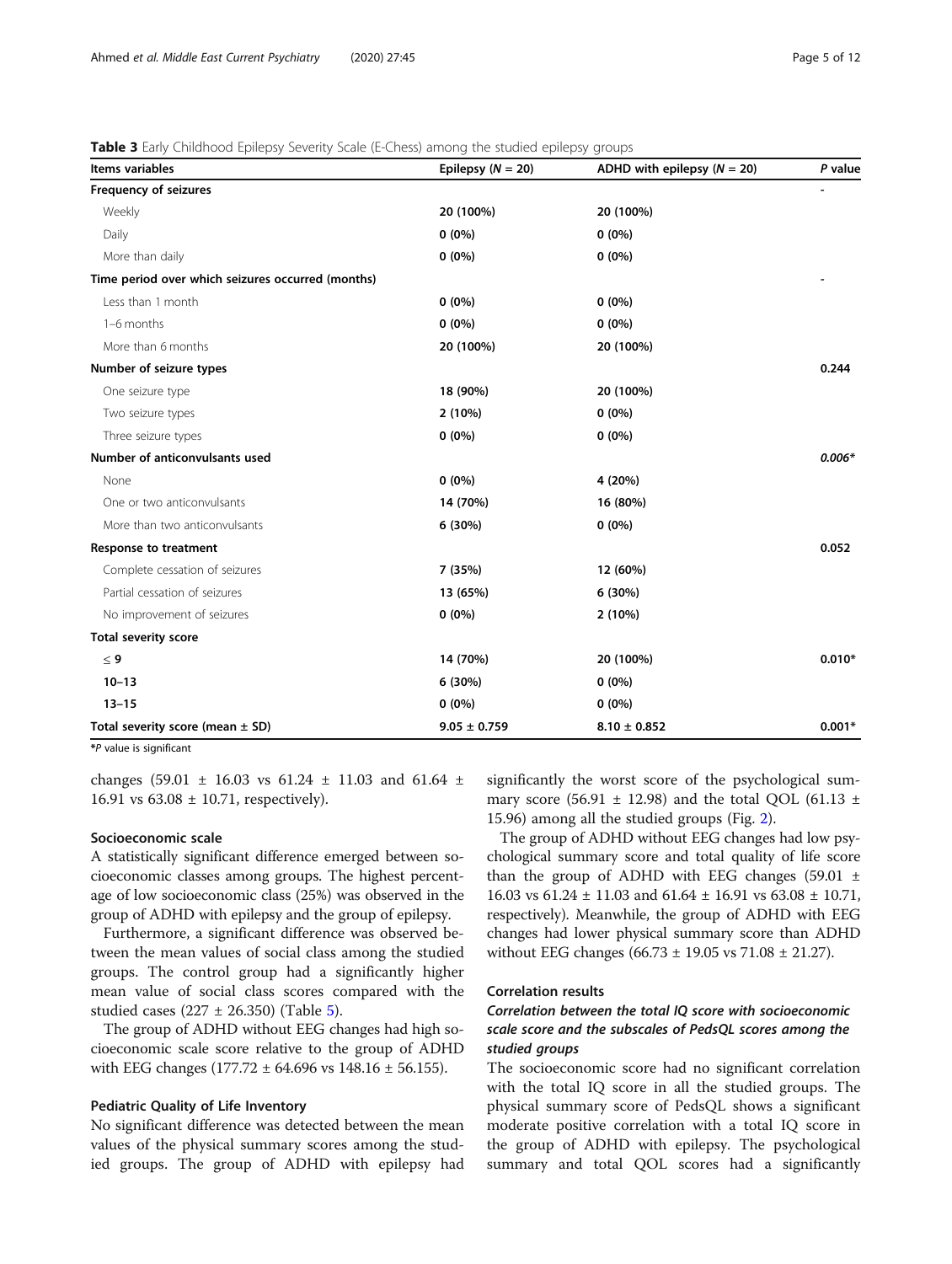<span id="page-5-0"></span>

| $\checkmark$<br>v<br>V<br>V<br>20 (100%)<br>12 (60%)<br>16 (80%)<br>18 (90%)<br>11 (55%)<br>15 (75%)<br>2 (10%)<br>2 (10%)<br>2 (10%)<br>2 (10%)<br>3 (15%)<br>5 (25%)<br>8 (40%)<br>0(0%)<br>$0(0\%)$<br>0(0%)<br>$0(0\%)$<br>(0.60)<br>0(0%)<br>1 (5%)<br>1(5%)<br>$(0\%)$<br>0(0%)<br>1 (5%)<br>18 (90%)<br>17 (85%)<br>12 (60%)<br>18 (90%)<br>18 (90%)<br>4 (20%)<br>9(45%)<br>2 (10%)<br>2 (10%)<br>2 (10%)<br>9 (45%)<br>2 (10%)<br>4 (20%)<br>2 (10%)<br>$(0\%)$<br>$(0\%)$<br>1 (5%)<br>$(0\%)$<br>$(0\%)$<br>$(0\%)$<br>$(0\%)$<br>$(0\%)$<br>0(0%)<br>$(0\%)$<br>12 (60%)<br>13 (65%)<br>16 (80%)<br>16 (80%)<br>2 (10%)<br>3 (15%)<br>3 (15%)<br>8 (40%)<br>9(45%)<br>3 (15%)<br>5 (25%)<br>7 (35%)<br>5 (25%)<br>3 (15%)<br>5 (25%)<br>5 (25%)<br>$(0\%)$<br>1 (5%)<br>0(0%)<br>1 (5%)<br>1 (5%)<br>1 (5%)<br>1(5%)<br>0(0%)<br>15 (75%)<br>14 (70%)<br>17 (85%)<br>15 (75%)<br>19 (95%)<br>18 (90%)<br>3(15%)<br>3 (15%)<br>2 (10%)<br>2 (10%)<br>2(10%)<br>4 (20%)<br>0(0%)<br>0(0%)<br>1 (5%)<br>1(5%)<br>1(5%)<br>1 (5%)<br>1(5%)<br>0(0%)<br>0(0%)<br>0(0%<br>1(5%)<br>0(0%)<br>11 (55%)<br>14 (70%)<br>16 (80%)<br>10 (50%)<br>8 (90%)<br>2 (10%)<br>4 (20%)<br>8 (40%)<br>6 (30%)<br>2 (10%)<br>3 (15%)<br>6 (30%)<br>2 (10%)<br>6 (30%)<br>0(0%)<br>0(0%)<br>(0.60)<br>0(0%)<br>0(0%)<br>0(0%)<br>0(0%)<br>(0.60)<br>6 (30)<br>6(30)<br>High average<br>High average<br>High average<br>High average<br>High average<br>High average<br>elevated<br>Elevated<br>elevated<br>Elevated<br>elevated<br>Elevated<br>Elevated<br>elevated<br>Elevated<br>Elevated<br>elevated<br>elevated<br>Average<br>Average<br>Average<br>Average<br>Average<br>Very<br>Very<br>Very<br>Very<br>Very<br>Very<br>Borderline<br>Borderline<br>Borderline<br>Borderline<br>Borderline<br>Borderline<br>Clinical<br>Clinical<br>Clinical<br>Clinical<br>Clinical<br>Clinical<br>rating<br>rating<br>rating<br>rating<br>rating<br>rating<br>Executive functioning<br>Defiance/aggression<br>Peer/Family relation<br>Learning problems<br>Hyperactivity/<br>Inattention<br>impulsivity | Conners' Parent Rating<br>Scale subscales |         | Epilepsy $(N = 20)$<br>(%) | changes $(N = 20) N$ (%)<br>ADHD with EEG | changes $(N = 20) N$ (%)<br><b>ADHD</b> without EEG | ADHD with epilepsy<br>$(N = 20) N (96)$ | Control ( $N = 20$ ) N<br>(%) | P value  |
|---------------------------------------------------------------------------------------------------------------------------------------------------------------------------------------------------------------------------------------------------------------------------------------------------------------------------------------------------------------------------------------------------------------------------------------------------------------------------------------------------------------------------------------------------------------------------------------------------------------------------------------------------------------------------------------------------------------------------------------------------------------------------------------------------------------------------------------------------------------------------------------------------------------------------------------------------------------------------------------------------------------------------------------------------------------------------------------------------------------------------------------------------------------------------------------------------------------------------------------------------------------------------------------------------------------------------------------------------------------------------------------------------------------------------------------------------------------------------------------------------------------------------------------------------------------------------------------------------------------------------------------------------------------------------------------------------------------------------------------------------------------------------------------------------------------------------------------------------------------------------------------------------------------------------------------------------------------------------------------------------------------------------------------------------------------------------------------|-------------------------------------------|---------|----------------------------|-------------------------------------------|-----------------------------------------------------|-----------------------------------------|-------------------------------|----------|
|                                                                                                                                                                                                                                                                                                                                                                                                                                                                                                                                                                                                                                                                                                                                                                                                                                                                                                                                                                                                                                                                                                                                                                                                                                                                                                                                                                                                                                                                                                                                                                                                                                                                                                                                                                                                                                                                                                                                                                                                                                                                                       |                                           |         |                            |                                           |                                                     |                                         |                               | $0.000*$ |
|                                                                                                                                                                                                                                                                                                                                                                                                                                                                                                                                                                                                                                                                                                                                                                                                                                                                                                                                                                                                                                                                                                                                                                                                                                                                                                                                                                                                                                                                                                                                                                                                                                                                                                                                                                                                                                                                                                                                                                                                                                                                                       |                                           |         |                            |                                           |                                                     |                                         |                               |          |
|                                                                                                                                                                                                                                                                                                                                                                                                                                                                                                                                                                                                                                                                                                                                                                                                                                                                                                                                                                                                                                                                                                                                                                                                                                                                                                                                                                                                                                                                                                                                                                                                                                                                                                                                                                                                                                                                                                                                                                                                                                                                                       |                                           |         |                            |                                           |                                                     |                                         |                               |          |
|                                                                                                                                                                                                                                                                                                                                                                                                                                                                                                                                                                                                                                                                                                                                                                                                                                                                                                                                                                                                                                                                                                                                                                                                                                                                                                                                                                                                                                                                                                                                                                                                                                                                                                                                                                                                                                                                                                                                                                                                                                                                                       |                                           |         |                            |                                           |                                                     |                                         |                               |          |
|                                                                                                                                                                                                                                                                                                                                                                                                                                                                                                                                                                                                                                                                                                                                                                                                                                                                                                                                                                                                                                                                                                                                                                                                                                                                                                                                                                                                                                                                                                                                                                                                                                                                                                                                                                                                                                                                                                                                                                                                                                                                                       |                                           |         |                            |                                           |                                                     |                                         |                               | $0.000*$ |
|                                                                                                                                                                                                                                                                                                                                                                                                                                                                                                                                                                                                                                                                                                                                                                                                                                                                                                                                                                                                                                                                                                                                                                                                                                                                                                                                                                                                                                                                                                                                                                                                                                                                                                                                                                                                                                                                                                                                                                                                                                                                                       |                                           |         |                            |                                           |                                                     |                                         |                               |          |
|                                                                                                                                                                                                                                                                                                                                                                                                                                                                                                                                                                                                                                                                                                                                                                                                                                                                                                                                                                                                                                                                                                                                                                                                                                                                                                                                                                                                                                                                                                                                                                                                                                                                                                                                                                                                                                                                                                                                                                                                                                                                                       |                                           |         |                            |                                           |                                                     |                                         |                               |          |
|                                                                                                                                                                                                                                                                                                                                                                                                                                                                                                                                                                                                                                                                                                                                                                                                                                                                                                                                                                                                                                                                                                                                                                                                                                                                                                                                                                                                                                                                                                                                                                                                                                                                                                                                                                                                                                                                                                                                                                                                                                                                                       |                                           |         |                            |                                           |                                                     |                                         |                               |          |
|                                                                                                                                                                                                                                                                                                                                                                                                                                                                                                                                                                                                                                                                                                                                                                                                                                                                                                                                                                                                                                                                                                                                                                                                                                                                                                                                                                                                                                                                                                                                                                                                                                                                                                                                                                                                                                                                                                                                                                                                                                                                                       |                                           |         |                            |                                           |                                                     |                                         |                               |          |
|                                                                                                                                                                                                                                                                                                                                                                                                                                                                                                                                                                                                                                                                                                                                                                                                                                                                                                                                                                                                                                                                                                                                                                                                                                                                                                                                                                                                                                                                                                                                                                                                                                                                                                                                                                                                                                                                                                                                                                                                                                                                                       |                                           |         |                            |                                           |                                                     |                                         |                               |          |
|                                                                                                                                                                                                                                                                                                                                                                                                                                                                                                                                                                                                                                                                                                                                                                                                                                                                                                                                                                                                                                                                                                                                                                                                                                                                                                                                                                                                                                                                                                                                                                                                                                                                                                                                                                                                                                                                                                                                                                                                                                                                                       |                                           |         |                            |                                           |                                                     |                                         |                               |          |
|                                                                                                                                                                                                                                                                                                                                                                                                                                                                                                                                                                                                                                                                                                                                                                                                                                                                                                                                                                                                                                                                                                                                                                                                                                                                                                                                                                                                                                                                                                                                                                                                                                                                                                                                                                                                                                                                                                                                                                                                                                                                                       |                                           |         |                            |                                           |                                                     |                                         |                               |          |
|                                                                                                                                                                                                                                                                                                                                                                                                                                                                                                                                                                                                                                                                                                                                                                                                                                                                                                                                                                                                                                                                                                                                                                                                                                                                                                                                                                                                                                                                                                                                                                                                                                                                                                                                                                                                                                                                                                                                                                                                                                                                                       |                                           |         |                            |                                           |                                                     |                                         |                               | $0.000*$ |
|                                                                                                                                                                                                                                                                                                                                                                                                                                                                                                                                                                                                                                                                                                                                                                                                                                                                                                                                                                                                                                                                                                                                                                                                                                                                                                                                                                                                                                                                                                                                                                                                                                                                                                                                                                                                                                                                                                                                                                                                                                                                                       |                                           |         |                            |                                           |                                                     |                                         |                               |          |
|                                                                                                                                                                                                                                                                                                                                                                                                                                                                                                                                                                                                                                                                                                                                                                                                                                                                                                                                                                                                                                                                                                                                                                                                                                                                                                                                                                                                                                                                                                                                                                                                                                                                                                                                                                                                                                                                                                                                                                                                                                                                                       |                                           |         |                            |                                           |                                                     |                                         |                               |          |
|                                                                                                                                                                                                                                                                                                                                                                                                                                                                                                                                                                                                                                                                                                                                                                                                                                                                                                                                                                                                                                                                                                                                                                                                                                                                                                                                                                                                                                                                                                                                                                                                                                                                                                                                                                                                                                                                                                                                                                                                                                                                                       |                                           |         |                            |                                           |                                                     |                                         |                               |          |
|                                                                                                                                                                                                                                                                                                                                                                                                                                                                                                                                                                                                                                                                                                                                                                                                                                                                                                                                                                                                                                                                                                                                                                                                                                                                                                                                                                                                                                                                                                                                                                                                                                                                                                                                                                                                                                                                                                                                                                                                                                                                                       |                                           |         |                            |                                           |                                                     |                                         |                               | $0.002*$ |
|                                                                                                                                                                                                                                                                                                                                                                                                                                                                                                                                                                                                                                                                                                                                                                                                                                                                                                                                                                                                                                                                                                                                                                                                                                                                                                                                                                                                                                                                                                                                                                                                                                                                                                                                                                                                                                                                                                                                                                                                                                                                                       |                                           |         |                            |                                           |                                                     |                                         |                               |          |
|                                                                                                                                                                                                                                                                                                                                                                                                                                                                                                                                                                                                                                                                                                                                                                                                                                                                                                                                                                                                                                                                                                                                                                                                                                                                                                                                                                                                                                                                                                                                                                                                                                                                                                                                                                                                                                                                                                                                                                                                                                                                                       |                                           |         |                            |                                           |                                                     |                                         |                               |          |
|                                                                                                                                                                                                                                                                                                                                                                                                                                                                                                                                                                                                                                                                                                                                                                                                                                                                                                                                                                                                                                                                                                                                                                                                                                                                                                                                                                                                                                                                                                                                                                                                                                                                                                                                                                                                                                                                                                                                                                                                                                                                                       |                                           |         |                            |                                           |                                                     |                                         |                               |          |
|                                                                                                                                                                                                                                                                                                                                                                                                                                                                                                                                                                                                                                                                                                                                                                                                                                                                                                                                                                                                                                                                                                                                                                                                                                                                                                                                                                                                                                                                                                                                                                                                                                                                                                                                                                                                                                                                                                                                                                                                                                                                                       |                                           |         |                            |                                           |                                                     |                                         |                               | $0.000*$ |
|                                                                                                                                                                                                                                                                                                                                                                                                                                                                                                                                                                                                                                                                                                                                                                                                                                                                                                                                                                                                                                                                                                                                                                                                                                                                                                                                                                                                                                                                                                                                                                                                                                                                                                                                                                                                                                                                                                                                                                                                                                                                                       |                                           |         |                            |                                           |                                                     |                                         |                               |          |
|                                                                                                                                                                                                                                                                                                                                                                                                                                                                                                                                                                                                                                                                                                                                                                                                                                                                                                                                                                                                                                                                                                                                                                                                                                                                                                                                                                                                                                                                                                                                                                                                                                                                                                                                                                                                                                                                                                                                                                                                                                                                                       |                                           |         |                            |                                           |                                                     |                                         |                               |          |
|                                                                                                                                                                                                                                                                                                                                                                                                                                                                                                                                                                                                                                                                                                                                                                                                                                                                                                                                                                                                                                                                                                                                                                                                                                                                                                                                                                                                                                                                                                                                                                                                                                                                                                                                                                                                                                                                                                                                                                                                                                                                                       |                                           | Average |                            |                                           |                                                     |                                         |                               |          |

Table 4 The Conners' Parent Rating Scale (CPRS) score subscales among the studied groups

\*P value is significant \*P value is significant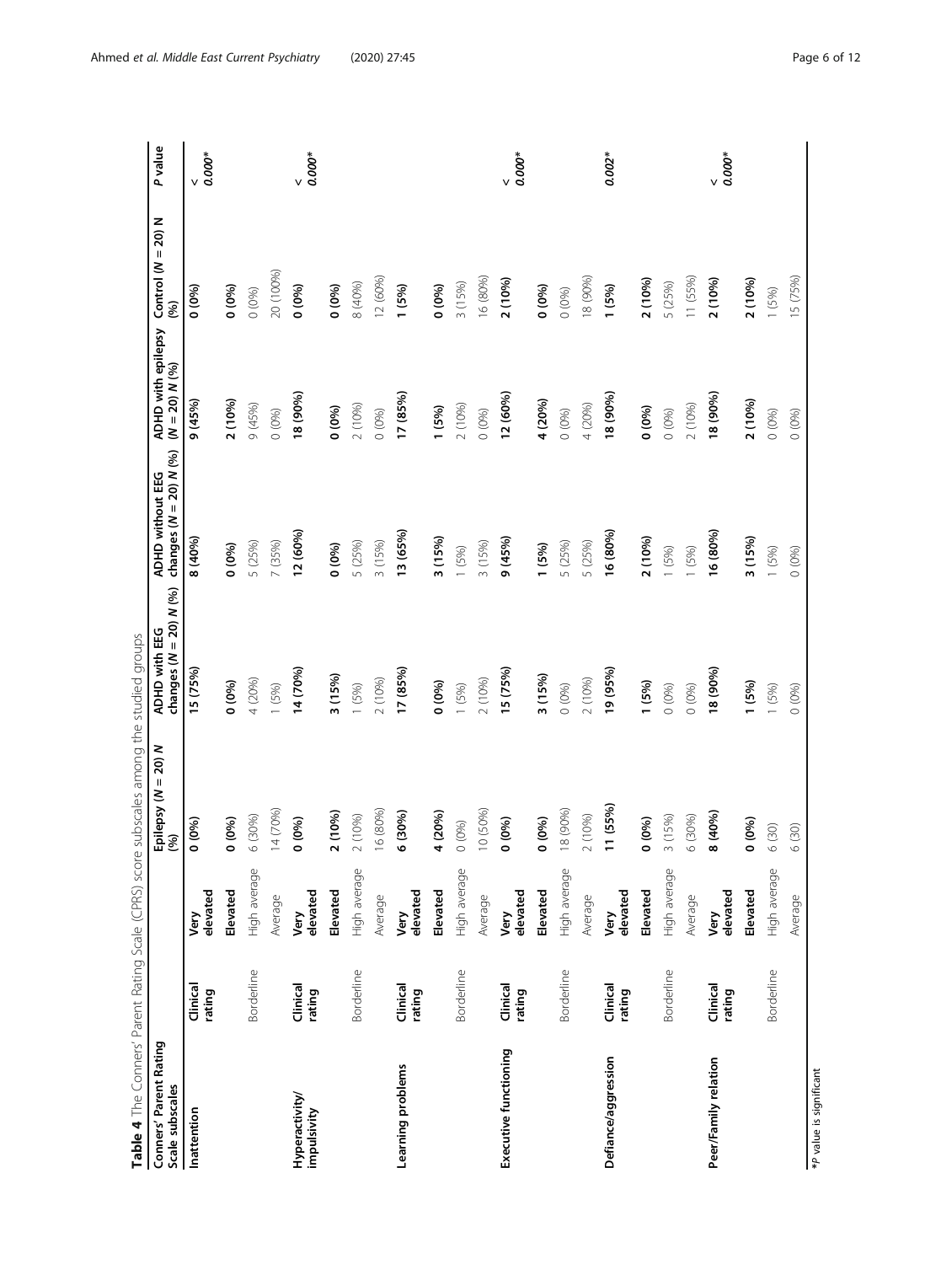<span id="page-6-0"></span>

strong positive correlation with the total IQ score in the group of ADHD with epilepsy, whereas no significant correlations were detected in other groups (see Table [6a](#page-8-0) and table 6**b** in supplement data).

# Correlation among socioeconomic score, total IQ score, subscales of PedsQL scores with the clinical variables of epilepsy, and E-Chess total severity score in the group of epilepsy and the group of ADHD with epilepsy

There was a significantly moderate correlation existed between the age at the onset of seizure and the total IQ score in the group of epilepsy. Meanwhile, other scores did not show a significant correlation (see Table [7](#page-8-0) in supplement data).



# **Discussion**

Epilepsy, as a chronic disorder, involves patients in different ways, i.e., physically and socially [\[42\]](#page-10-0). Psychiatric–behavioral problems are common in CWE and can have a major influence on their QOL and families. In many cases, these problems are more challenging than epilepsy itself [\[43](#page-10-0)]. This study examined cognitive functions, socio-economic levels, and the QOL of ADHD and epilepsy patients.

Although the proportion of males was higher in all groups, except for the group of ADHD with epilepsy, they were almost equal when compared with the controls. Similarly, other studies have reported a prevalence of males with ADHD up to 3–7 times greater than females. Meanwhile, ADHD and epilepsy children often have the same gender ratios [\[44](#page-10-0)–[46\]](#page-10-0).

In the present study, the relation among epilepsyrelated variables showed no significant difference regarding age at the onset of seizure, the duration of epilepsy, and time since the last seizure in CWE-ADHD and

**Table 5** Socioeconomic class scores among the studied groups

| Socioeconomic                                | Epilepsy $(N =$        | <b>ADHD with EEG changes</b> | <b>ADHD without EEG</b>  | <b>ADHD with Epilepsy</b> | Control $(N =$   | P                     |
|----------------------------------------------|------------------------|------------------------------|--------------------------|---------------------------|------------------|-----------------------|
| classes                                      | $20) N$ (%)            | $(N = 20) N$ (%)             | changes $(N = 20) N$ (%) | $(N = 20) N$ (%)          | $20) N$ (%)      | value                 |
| <b>High classes</b>                          | $0(0\%)$               | 4 (20%)                      | 5 (25%)                  | $0(0\%)$                  | 7 (35%)          | $\,<\,$               |
| Middle classes                               | 15 (75%)               | 14 (70%)                     | 13 (65%)                 | 15 (75%)                  | 10 (50%)         | $0.000*$              |
| Low classes                                  | 5 (25%)                | 2(10%)                       | 2(10%)                   | 5 (25%)                   | 3(15%)           |                       |
| <b>Total</b><br>socioeconomic<br>scale score | $106.24 \pm$<br>30.836 | $148.16 \pm 56.155$          | $177.72 \pm 64.696$      | $112.50 \pm 35.464$       | $227 \pm 26.350$ | $\hat{~}$<br>$0.000*$ |

\*P value is significant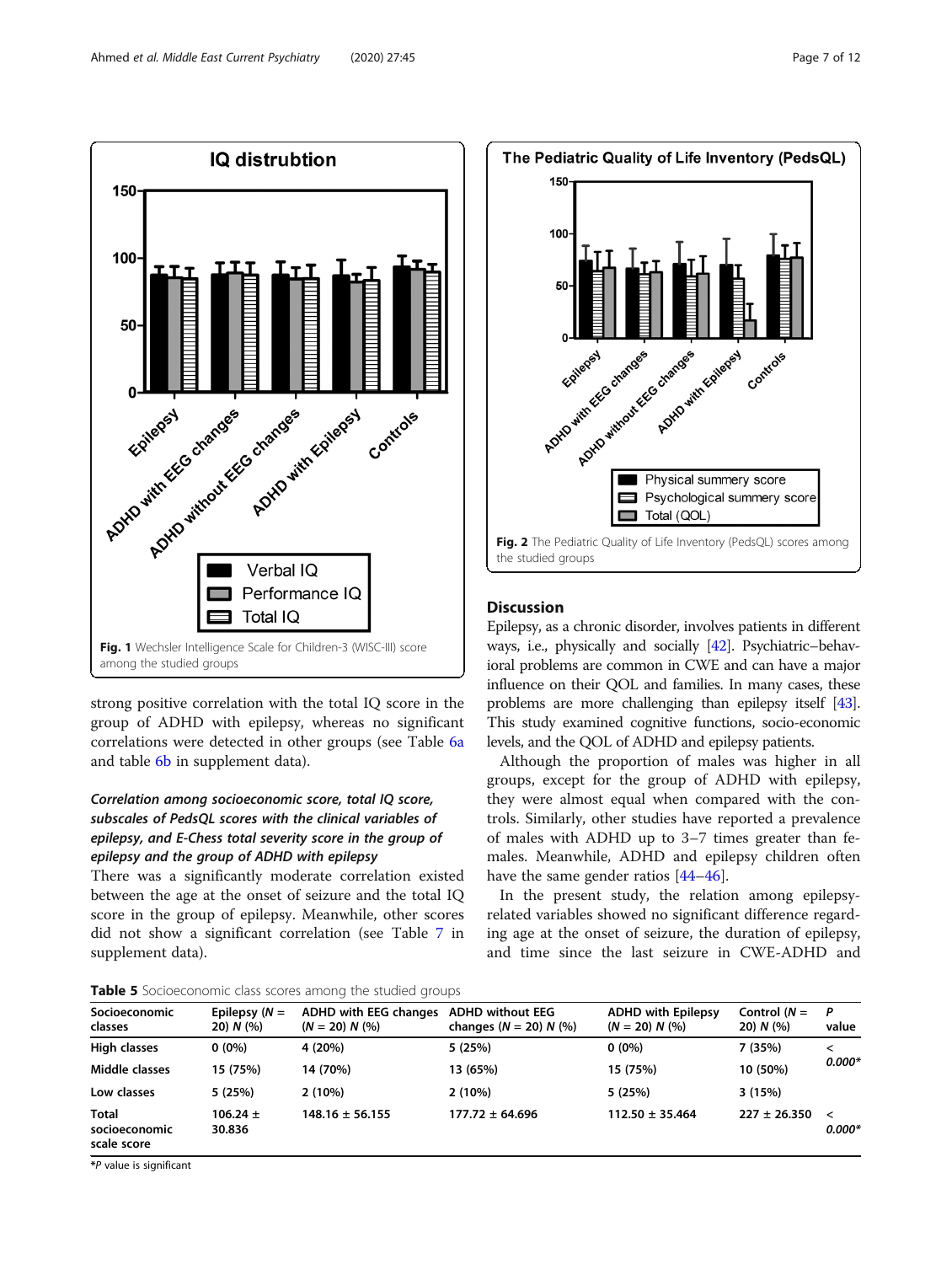those with epilepsy, while the type of seizure was significantly different between the two groups.

Hermann et al. observed no correlation between younger age at the onset of seizure and the presence of ADHD in the cohort study with a newly diagnosed epilepsy [\[44](#page-10-0)], and the same result was found by [[47\]](#page-10-0) in a retrospective cohort study on CWE. Contrarily, some studies have demonstrated a significantly high prevalence of ADHD in patients with an earlier epilepsy onset as confirmed by [\[48](#page-10-0)]. Moreover, [[49](#page-10-0)] observed that earlier epilepsy onset in younger children was associated with more attention deficit, especially in childhood epilepsy with centrotemporal spikes. ILAE has concluded that the relationship between early seizure onset and ADHD development is still uncertain [[50\]](#page-10-0).

Regarding the type of seizures, the higher proportion had a generalized type of epilepsy in both groups. Considerable research has examined whether distinct seizure types were associated with a higher risk of ADHD and epilepsy and has found no association [\[31,](#page-10-0) [51,](#page-10-0) [52\]](#page-10-0). ILAE has also concluded that specific seizure types are not anticipated higher risk of ADHD in epilepsy [\[44,](#page-10-0) [45](#page-10-0), [50](#page-10-0), [53\]](#page-10-0).

In the current study, the comparison of EEG changes among the three groups, namely, the group of epilepsy, the group of ADHD with epilepsy, and the group of ADHD with EEG changes, showed significant differences for unprovoked generalized paroxysmal changes, which could be attributed to the generalized type of seizures observed in most of the cases.

Additionally, the E-Chess scores in the group of ADHD with epilepsy and the group of epilepsy were significantly different in the number of the anticonvulsants used and the total E-Chess severity score. Regarding the number of the anticonvulsant drugs used, multiple studies have been conducted to clarify the effect of antiepileptic drugs (AEDs) on ADHD comorbidity, but the variety of the anticonvulsant drugs involved restricted the comparison among studies due to their poor consistency. Polytherapy was typically associated with a higher level of behavioral issues according to ILAE [[50](#page-10-0), [54](#page-10-0)].

In contrast, several studies from divergent settings have found no correlation between the numbers of anticonvulsant drugs and psychiatric problems [\[50,](#page-10-0) [55](#page-10-0)]. Furthermore, Hermann et al. found no differences between the group of epilepsy and the group of ADHD with epilepsy in terms of the number of anticonvulsant drugs [[44](#page-10-0)]. Regarding seizure frequency, many previous studies have found no correlation of seizure frequency in the studied groups [\[31,](#page-10-0) [51,](#page-10-0) [52\]](#page-10-0).

Regarding the CPRS, a combined subtype of ADHD predominated in the group of ADHD with EEG changes and the group of ADHD with epilepsy, while the hyperactivity subtype predominated in the group of ADHD without EEG changes. Other studies have presented similar results, in which the combined subtype of ADHD was more prevalent than the inattentiveness subtype in ADHD with epilepsy patients [\[31,](#page-10-0) [56](#page-10-0)–[58](#page-10-0)].

Some studies have corroborated that the combined subtype was more common in patients with ADHD [[31](#page-10-0), [59](#page-10-0)]. Meanwhile, other studies have asserted that hyperactivity and impulsivity subtypes were more common [[60](#page-10-0), [61\]](#page-10-0).

According to EEG, our study categorized ADHD into two subgroups. The group of ADHD with EEG changes showed a predominance of the combined subtype of ADHD similar to ADHD with epilepsy, while the group of ADHD without EEG changes was different from other groups. That was further confirmed by the CPRS subscales, as the group of ADHD with EEG changes similar to the group of ADHD with epilepsy had a highly elevated clinical rating response in all subscales relative to the group of ADHD without EEG changes. These variations in ADHD subtypes could be attributed to the characteristics of the methodology of different studies [[51\]](#page-10-0).

In our study, the assessment of cognitive functions by WISC-III questionnaires showed no significant difference in IQ classification among all groups. This is similar to studies that have validated that ADHD patients with and without epilepsy did not vary with respect to IQ ( $p = 0.48$ ), thereby promoting a correlation between epilepsy and ADHD, irrespective of lower IQ scores [\[57](#page-10-0)]. Nevertheless, the ADHD and epilepsy groups had lower scores on the measurement of the IQ subscales (verbal, output, and overall IQs) than other groups including the controls with a significant difference in performance IQ.

This was explained by Hermann et al., who argued that motor/psychomotor speed and executive functioning tended to severely affect epilepsy-ADHD children with neuropsychological problems. This was marked by response inhibition impairment, concept formation, mental flexibility/ working memory, and passive inattention [\[44](#page-10-0), [56](#page-10-0), [62,](#page-10-0) [63\]](#page-10-0).

According to the socioeconomic scale score, most of the children in the group of ADHD with epilepsy and the group of epilepsy were in low socioeconomic classes with low mean values of social scores in comparison with the other studied groups. This could be explained as epilepsy might be responsible for the decrease of socioeconomic levels.

In a systematic review, there has been growing evidence of the correlation between socio-economic disadvantages and ADHD, indicating that socio-economic disadvantages may lie on the causal pathway between, or may be triggered by, ADHD genotype and phenotype  $[64]$ .

Several studies reported that low socioeconomic status is a risk factor for the development of epilepsy [[65,](#page-10-0) [66](#page-10-0)], as low socioeconomic status is associated with social and economic deprivation, unemployment, and low income, which in turn are associated with risk factors as birth defects, trauma, infection, and poor nutrition that may cause epilepsy [[67](#page-10-0)–[69](#page-10-0)].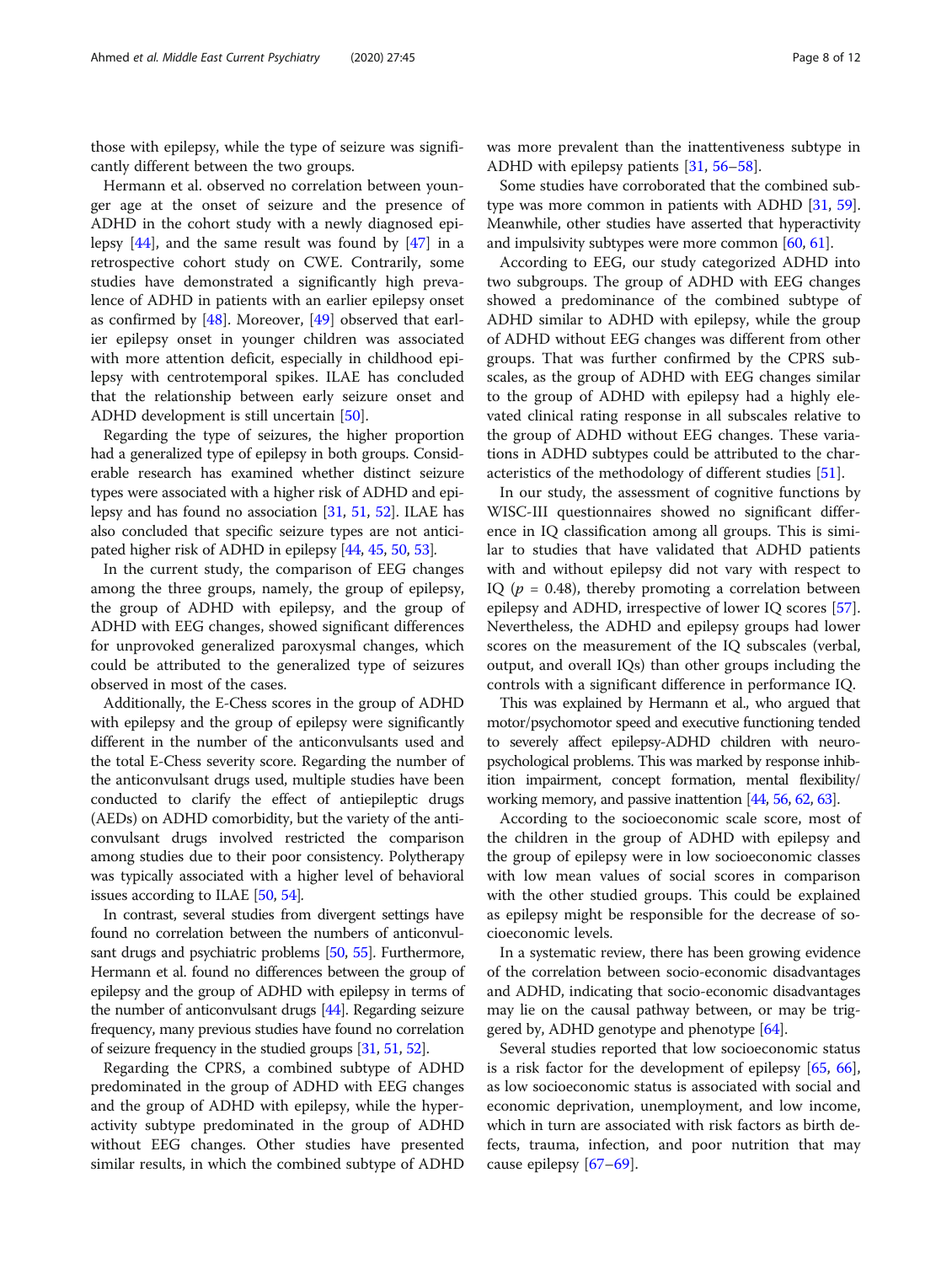<span id="page-8-0"></span>Another study has revealed that epilepsy prevalence is closely linked to specific socio-economic deprivation measures. When epilepsy is found in areas of greater socioeconomic deprivation, the existing major consequence of epilepsy on employment and higher education may be substantial [[70\]](#page-10-0).

Regarding PedsQL, significant differences were detected between groups, while the group of ADHD with epilepsy had the poorest PedsQL scores. The total score and certain subscores of PedsQL (psychological summary score) were the lowest in the group of ADHD with epilepsy. Our findings indicate that the relationship between ADHD and epilepsy co-occurrence with poor PedsQL is greater than that between isolated ADHD or epilepsy and poor PedsQL.

A poor PedsQL may be related to epilepsy, chronic course, social stigma, learning challenges, and seizure fear [[71](#page-10-0)]. Additionally, persistent inattentiveness, hyperactivity, and impulsive ADHD symptoms usually have severe adverse effects on the academic, family, and social life of the children affected [[72\]](#page-11-0). The co-existence of these two conditions may increase the risk of psychosocial and cognitive difficulties and impairment in the QOL.

In the present study, the correlation between the total IQ score with the total socioeconomic scale score and the subscales of PedsQL scores among the studied groups showed that physical summary, psychological summary, and total QOL scores had a significant positive correlation with the total IQ score in the group of ADHD with epilepsy, whereas no significant correlations were detected in other groups.

Similarly, Abd El Naby et al. verified that there was a strong significant correlation between PedsQL scores with IQs ( $p$  value = 0.001) [[17](#page-9-0)]. Other studies have confirmed that ADHD with epilepsy is inversely correlated with the QOL and that treating ADHD significantly improves the QOL of CWE [\[73,](#page-11-0) [74\]](#page-11-0).

In our study, the correlation between the total socioeconomic scale, total IQ, subscales of PedsQL scores with the clinical variables of epilepsy and the E-Chess total severity score in the group of epilepsy and the group of ADHD with epilepsy showed a significant correlation between the age at the onset of seizure and the total IQ score in the group of epilepsy. Meanwhile, other scores have not affirmed a significant correlation. In a similar study, young age at the onset of seizure was strongly associated with cognitive impairment in most childhood epilepsies [\[75\]](#page-11-0).

In contrast, some research has suggested that cognitive dysfunction at the onset of epilepsy does not lead to the increase of intensity over time but keeps on a trajectory [[76,](#page-11-0) [77\]](#page-11-0).

Several factors may have a severe effect on cognitive function in epilepsy, such as underlying structural lesions and epilepsy-related disorders, alternation in neurogenesis and synaptogenesis and change of

excitatory/inhibitory balance, and network connectivity. Other factors such as epileptic activity severity, psychosocial aspects, and surgical or pharmacological treatment of seizures may contribute to increased cognitive impairment in epilepsy [\[78](#page-11-0), [79](#page-11-0)].

Moreover, no significant correlation emerged between the total E-Chess severity scores with PedsQL, which can be explained as the majority of patients in epilepsy groups had low severity of epilepsy.

Some studies have revealed a positive correlation between higher severity of epilepsy and lower QOL. This could be attributed to the stigma of epilepsy, worries about having seizures in school, cognitive impairment, impaired memory, and inability to pay attention which may be associated with some epilepsy syndromes [\[80,](#page-11-0) [81\]](#page-11-0).

Additionally, we found that no significant correlation exists between PedsQL and socioeconomic scale scores with the age at the onset of seizure and the duration of epilepsy. This may be suggested by the prolonged duration of illness that is associated with the adaptation of the child and parents to illness, the acceptance of its stigma with decreased anxiety and depression, and the risk of psychiatric comorbidities that cause the impairment of the QOL.

This study has some limitations. First, our sample size was sufficient for the present study but not large, potentially raising the risk of sample-specific findings and potentially restricting their generalizability to more diverse populations. Second, most of the participants were on medications that had several side effects that should be investigated.

We recommend that all CWE be evaluated for ADHD and given appropriate treatment for them to improve their QOL and protect them against cognitive impairments. Also, further research on a larger group of patients will help support our results.

# Conclusion

Our study demonstrated that ADHD with epilepsy is associated with low performance IQ, poor socioeconomic level, and the QOL. PedsQL shows a significant correlation with the total IQ score.

# Supplementary information

Supplementary information accompanies this paper at [https://doi.org/10.](https://doi.org/10.1186/s43045-020-00054-9) [1186/s43045-020-00054-9](https://doi.org/10.1186/s43045-020-00054-9).

Additional file 1:. Supplemental Data.

#### Abbreviations

PedsQL: The Pediatric Quality of Life Inventory; CPRS: Conners' Parent Rating Scale; WISC-III: Wechsler Intelligence Scale for Children-3rd edition; E-Chess: Early Childhood Epilepsy Severity Scale; EEG: Electroencephalography; CWE: Children with epilepsy; ILAE: The International League Against Epilepsy

#### Acknowledgements

We would like to thank the Newton–Mosharafa Fund (a collaboration between the Ministry of Higher Education in Egypt and the British Council)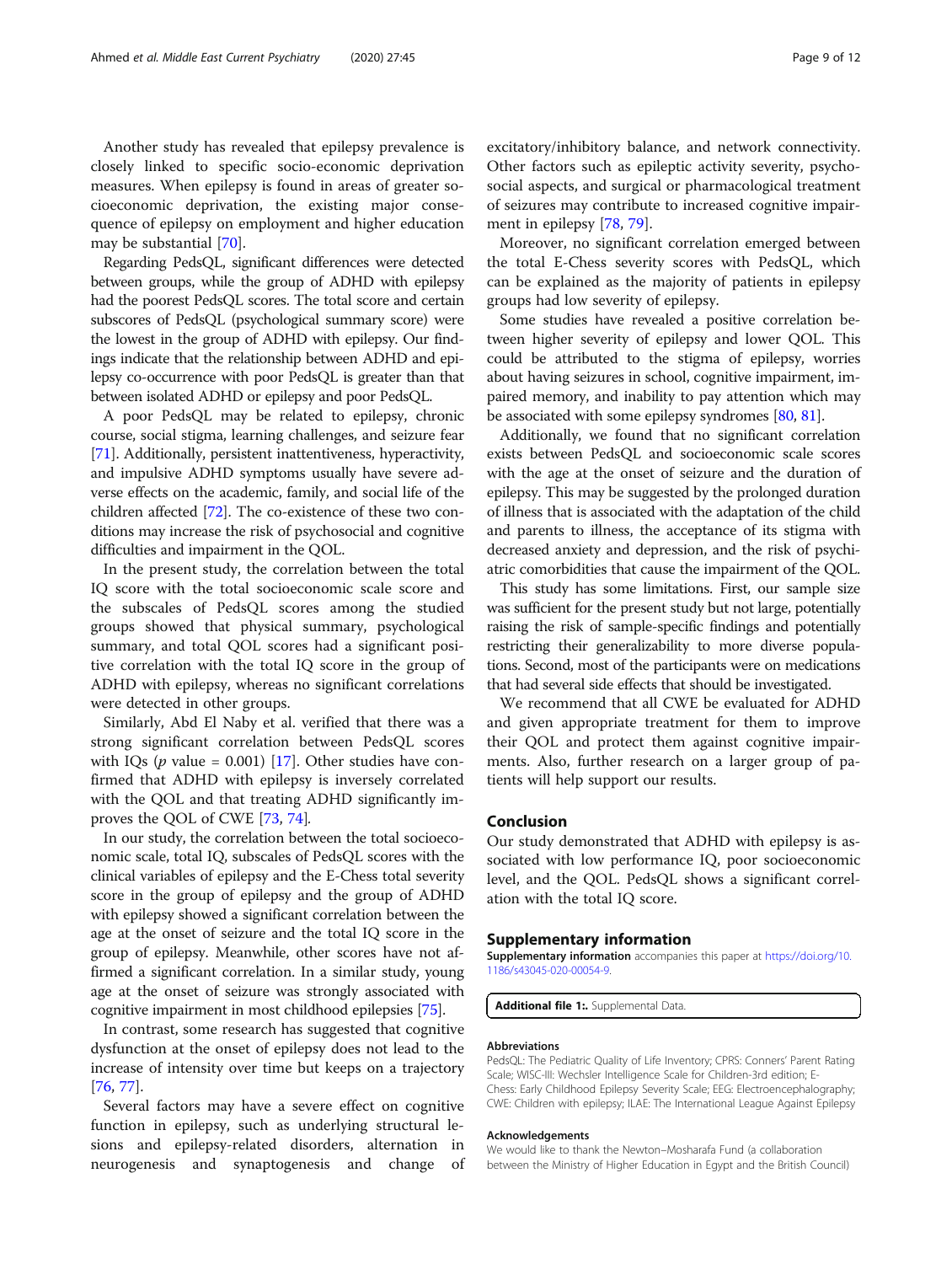<span id="page-9-0"></span>that awarded a scholarship in King's College London with Prof. Patric Bolton. Our deepest thanks for his help and support, step-by-step advisement, and guidance all over this research. The authors would like to thank King's College London for its collaboration.

## Authors' contributions

GA recruited patients, interpreted the patients' data, and was the contributor in writing the manuscript. AD and HK revised data interpretation, read, and approved the final manuscript. MK helped in data entry, analyzed, and generated result sheets. The author(s) read and approved the final manuscript.

#### Funding

Only Gellan Karamallah was awarded by the Newton–Mosharafa Fund.

## Availability of data and materials

All data generated or analyzed during this study are available from corresponding author on request.

# Ethics approval and consent to participate

This study had ethical approval from Institutional Review Board (IRB) of Faculty of Medicine, Assiut University, with approval number 17200196. This study was registered on clinical trial with registration number NCT03806946. The parents signed an informed consent on behalf of their children to take part in the study.

## Consent for publication

Not applicable

#### Competing interests

The authors declare no conflicts of interests.

#### Author details

<sup>1</sup>Department of Neurology and Psychiatry, Assiut University, Assiut 71516, Egypt. <sup>2</sup>Department of Economics, Neuroeconomics and finance, Claremont Graduate University, Claremont, CA 91711, USA.

#### Received: 1 July 2020 Accepted: 31 August 2020 Published online: 02 November 2020

#### References

- 1. Moshé SL, Perucca E, Ryvlin P, Tomson T (2015) Epilepsy: new advances. Lancet (London, England) 385(9971):884–898. [https://doi.org/10.1016/S0140-](https://doi.org/10.1016/S0140-6736(14)60456-6) [6736\(14\)60456-6](https://doi.org/10.1016/S0140-6736(14)60456-6)
- 2. Camfield P, Camfield C (2015) Incidence, prevalence and aetiology of seizures and epilepsy in children. Epileptic Disord 17(2):117–123. [https://doi.](https://doi.org/10.1684/epd.2015.0736) [org/10.1684/epd.2015.0736](https://doi.org/10.1684/epd.2015.0736)
- 3. Witt J-A, Helmstaedter C (2017) Cognition in epilepsy: current clinical issues of interest. Curr Opin Neurol 30(2):174–179. [https://doi.org/10.1097/WCO.](https://doi.org/10.1097/WCO.0000000000000430) [0000000000000430](https://doi.org/10.1097/WCO.0000000000000430)
- 4. Reuner G, Kadish NE, Doering JH, Balke D, Schubert-Bast S (2016) Attention and executive functions in the early course of pediatric epilepsy. Epilepsy Behav 60:42–49. <https://doi.org/10.1016/j.yebeh.2016.04.011>
- 5. Welsh MC, Pennington BF (1988) Assessing frontal lobe functioning in children: views from developmental psychology. Dev Neuropsychol 4(3): 199–230. <https://doi.org/10.1080/87565648809540405>
- 6. Miyake A, Friedman NP, Emerson MJ, Witzki AH, Howerter A, Wager TD (2000) The unity and diversity of executive functions and their contributions to complex "frontal lobe" tasks: a latent variable analysis. Cogn Psychol 41(1):49–100. <https://doi.org/10.1006/cogp.1999.0734>
- Moavero R, Santarone ME, Galasso C, Curatolo P (2017) Cognitive and behavioral effects of new antiepileptic drugs in pediatric epilepsy. Brain Dev 39(6):464–469. <https://doi.org/10.1016/j.braindev.2017.01.006>
- 8. Ulate-Campos A, Fernández IS (2017) Cognitive and behavioral comorbidities: an unwanted effect of antiepileptic drugs in children. Semin Pediatr Neurol 24(4):320–330. <https://doi.org/10.1016/j.spen.2017.10.011>
- 9. Helmstaedter C, Witt JA, Hoppe C (2019) Evaluating the mediating role of executive functions for antiepileptic drugs' effects on IQ in children and adolescents with epilepsy. Epilepsy & behavior : E&B 96:98–103. [https://doi.](https://doi.org/10.1016/j.yebeh.2019.04.003) [org/10.1016/j.yebeh.2019.04.003](https://doi.org/10.1016/j.yebeh.2019.04.003)
- 10. Williams AE, Giust JM, Kronenberger WG, Dunn DW (2016) Epilepsy and attention-deficit hyperactivity disorder: links, risks, and challenges. Neuropsychiatr Dis Treat 12:287–296. <https://doi.org/10.2147/NDT.S81549>
- 11. Sherman EM, Slick DJ, Eyrl KL (2006) Executive dysfunction is a significant predictor of poor quality of life in children with epilepsy. Epilepsia. 47(11): 1936–1942. <https://doi.org/10.1111/j.1528-1167.2006.00816.x>
- 12. Love CE, Webbe F, Kim G, Lee KH, Westerveld M, Salinas CM (2016) The role of executive functioning in quality of life in pediatric intractable epilepsy. Epilepsy Behav 64(Pt A):37–43. <https://doi.org/10.1016/j.yebeh.2016.08.018>
- 13. Raty LK, Wilde Larsson BM (2007) Quality of life in young adults with uncomplicated epilepsy. Epilepsy & behavior : E&B 10(1):142–147. [https://](https://doi.org/10.1016/j.yebeh.2006.09.010) [doi.org/10.1016/j.yebeh.2006.09.010](https://doi.org/10.1016/j.yebeh.2006.09.010)
- 14. Smeets VM, van Lierop BA, Vanhoutvin JP, Aldenkamp AP, Nijhuis FJ (2007) Epilepsy and employment: literature review. Epilepsy & behavior : E&B 10(3): 354–362. <https://doi.org/10.1016/j.yebeh.2007.02.006>
- 15. Cohen R, Senecky Y, Shuper A, Inbar D, Chodick G, Shalev V et al (2013) Prevalence of epilepsy and attention-deficit hyperactivity (ADHD) disorder: a population-based study. J Child Neurol 28(1):120–123. [https://doi.org/10.](https://doi.org/10.1177/0883073812440327) [1177/0883073812440327](https://doi.org/10.1177/0883073812440327)
- 16. Besag F, Gobbi G, Caplan R, Sillanpää M, Aldenkamp A, Dunn DW (2016) Psychiatric and behavioural disorders in children with epilepsy (ILAE Task Force Report): epilepsy and ADHD. Epileptic Disord. [https://doi.org/10.1684/](https://doi.org/10.1684/epd.2016.0811) [epd.2016.0811](https://doi.org/10.1684/epd.2016.0811)
- 17. Abd El Naby SA, Naguib YM (2018) Sociodemographic, electrophysiological, and biochemical profiles in children with attention deficit hyperactivity disorder and/ or epilepsy. Behav Neurol 2018. <https://doi.org/10.1155/2018/8932817>
- 18. Silvestri R, Gagliano A, Calarese T, Arico I, Cedro C, Condurso R et al (2007) Ictal and interictal EEG abnormalities in ADHD children recorded over night by video-polysomnography. Epilepsy Res 75(2-3):130–137. [https://doi.org/10.](https://doi.org/10.1016/j.eplepsyres.2007.05.007) [1016/j.eplepsyres.2007.05.007](https://doi.org/10.1016/j.eplepsyres.2007.05.007)
- 19. Fonseca LC, Tedrus GMA, Cd M, Machado AV, Almeida MPd, Oliveira DOFd (2008) Epileptiform abnormalities and quantitative EEG in children with attention-deficit/hyperactivity disorder. Arq Neuropsiquiatr 66(3A):462–467. <https://doi.org/10.1590/s0004-282x2008000400004>
- 20. Lee EH, Choi YS, Yoon HS, Bahn GH (2015) Clinical impact of epileptiform discharge in children with attention-deficit/hyperactivity disorder (ADHD). J Child Neurol 31(5):584–588. <https://doi.org/10.1177/0883073815604223>
- 21. Kanemura H, Sano F, Tando T, Hosaka H, Sugita K, Aihara M (2013) EEG improvements with antiepileptic drug treatment can show a high correlation with behavioral recovery in children with ADHD. Epilepsy Behav 27(3):443–448. <https://doi.org/10.1016/j.yebeh.2013.03.014>
- 22. Alloway TP, Passolunghi MC (2011) The relationship between working memory, IQ, and mathematical skills in children. Learn Individ Differ 21(1):133–137
- 23. Biederman J, Petty CR, Doyle AE, Spencer T, Henderson CS, Marion B et al (2007) Stability of executive function deficits in girls with ADHD: a prospective longitudinal followup study into adolescence. Dev Neuropsychol 33(1):44–61. <https://doi.org/10.1080/87565640701729755>
- 24. Brocki KC, Randall KD, Bohlin G, Kerns KA (2008) Working memory in schoolaged children with attention-deficit/hyperactivity disorder combined type: are deficits modality specific and are they independent of impaired inhibitory control? J Clin Exp Neuropsychol 30(7):749–759. [https://doi.org/](https://doi.org/10.1080/13803390701754720) [10.1080/13803390701754720](https://doi.org/10.1080/13803390701754720)
- 25. Castellanos FX, Tannock R (2002) Neuroscience of attention-deficit/ hyperactivity disorder: the search for endophenotypes. Nat Rev Neurosci 3(8):617–628. <https://doi.org/10.1038/nrn896>
- 26. Pfiffner LJ, Rooney ME, Jiang Y, Haack LM, Beaulieu A, McBurnett K (2018) Sustained effects of collaborative school-home intervention for attentiondeficit/hyperactivity disorder symptoms and impairment. J Am Acad Child Adolesc Psychiatry 57(4):245–251. <https://doi.org/10.1016/j.jaac.2018.01.016>
- 27. Bagwell CL, Molina BS, Pelham WE Jr, Hoza B (2001) Attention-deficit hyperactivity disorder and problems in peer relations: predictions from childhood to adolescence. J Am Acad Child Adolesc Psychiatry 40(11):1285– 1292. <https://doi.org/10.1097/00004583-200111000-00008>
- 28. Sawyer MG, Whaites L, Rey JM, Hazell PL, Graetz BW, Baghurst P (2002) Health-related quality of life of children and adolescents with mental disorders. J Am Acad Child Adolesc Psychiatry 41(5):530–537. [https://doi.](https://doi.org/10.1097/00004583-200205000-00010) [org/10.1097/00004583-200205000-00010](https://doi.org/10.1097/00004583-200205000-00010)
- 29. Matza LS, Swensen AR, Flood EM, Secnik K, Leidy NK (2004) Assessment of health-related quality of life in children: a review of conceptual, methodological, and regulatory issues. Value Health 7(1):79–92. [https://doi.](https://doi.org/10.1111/j.1524-4733.2004.71273.x) [org/10.1111/j.1524-4733.2004.71273.x](https://doi.org/10.1111/j.1524-4733.2004.71273.x)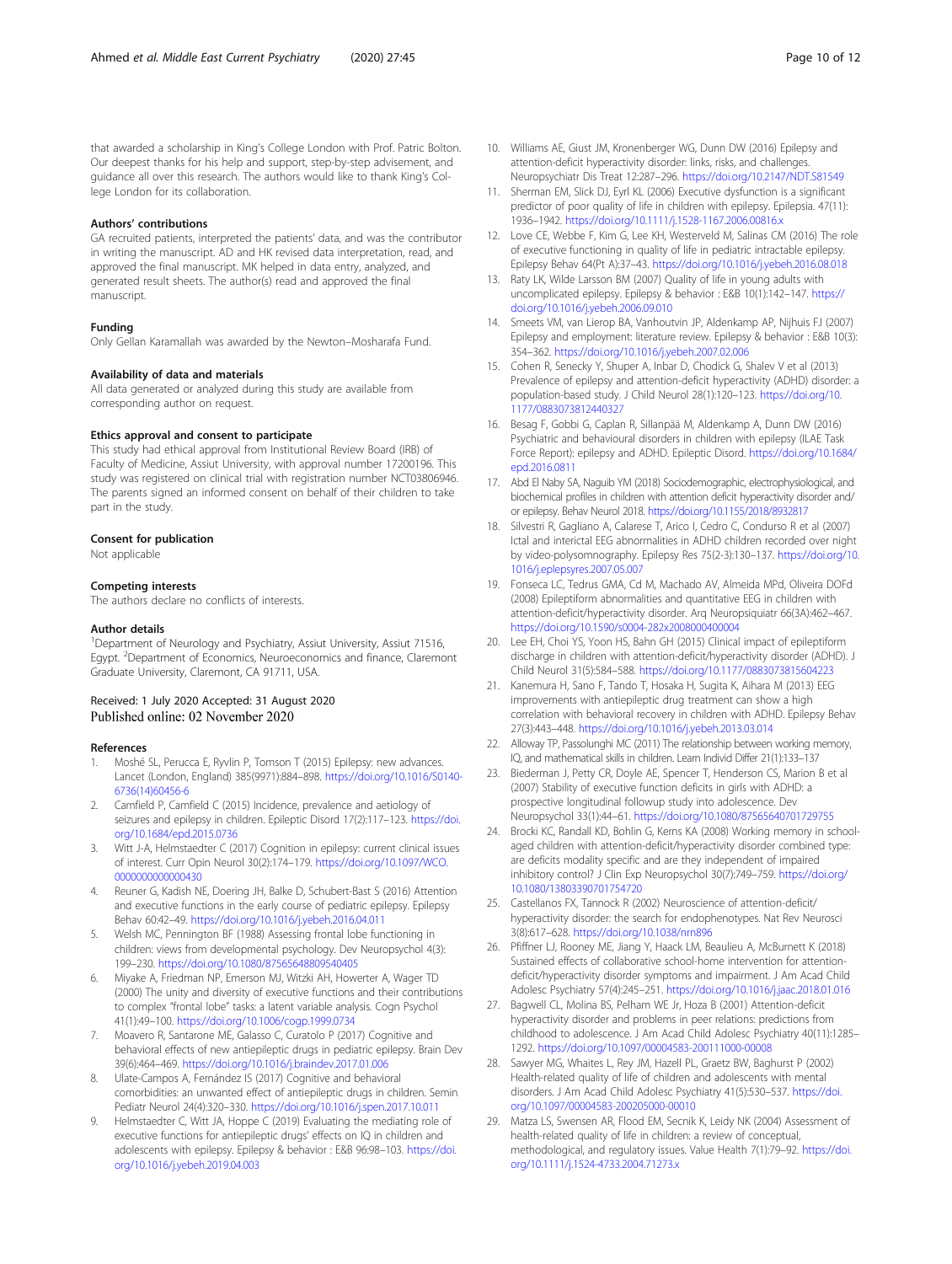- <span id="page-10-0"></span>30. Ashjazadeh N, Yadollahikhales G, Ayoobzadehshirazi A, Sadraii N, Hadi N (2014) Comparison of the health-related quality of life between epileptic patients with partial and generalized seizure. Iran J Neurol 13(2):94–100. <https://doi.org/10.1186/1478-7547-3-5>
- 31. Ekinci O, Okuyaz Ç, Erdoğan S, Gunes S, Ekinci N, Kalınlı M et al (2017) Attention-deficit hyperactivity disorder (ADHD) in epilepsy and primary ADHD: differences in symptom dimensions and quality of life. J Child Neurol 32(14):1083–1091. <https://doi.org/10.1177/0883073817737445>
- 32. Agarwal R, Goldenberg M, Perry R, IsHak WW (2012) The quality of life of adults with attention deficit hyperactivity disorder: a systematic review. Innov Clin Neurosci 9(5-6):10–21
- 33. Danckaerts M, Sonuga-Barke EJS, Banaschewski T, Buitelaar J, Döpfner M, Hollis C et al (2010) The quality of life of children with attention deficit/ hyperactivity disorder: a systematic review. Eur Child Adolesc Psychiatry 19(2):83–105. <https://doi.org/10.1007/s00787-009-0046-3>
- 34. Dunn DW, Austin JK, Harezlak J, Ambrosius WT (2003) ADHD and epilepsy in childhood. Dev Med Child Neurol 45(1):50–54
- 35. American Psychiatric Association (2013) Diagnostic and statistical manual of mental disorders teAPA, Washington, DC
- 36. Ibrahim M, Bishry Z, Hamed A (2002) Comparison of Mini International Neuropsychiatric Interview for children (MINI-KID) with the schedules for affective disorders and schizophrenia for school aged children, present and lifetime version (KSADS-PL). MD thesis. Ain Shams University
- 37. Humphrey A, Ploubidis GB, Yates JR, Steinberg T, Bolton PF (2008) The early childhood epilepsy severity scale (E-chess). Epilepsy Res 79(2-3):139–145. <https://doi.org/10.1016/j.eplepsyres.2008.01.007>
- 38. Conners KC (2008) Conners 3rd edition. Multi-Health Systems, Toronto
- 39. Meleka L, Ismail M (1999) Arabic translation of Wechsler Intelligence Scale for children. Egyptian Anglo library, Cairo
- 40. Abdel-Tawab MA (2010) Socioeconomic scale for family, revised edition. M.D. thesis in educational basics, Faculty of Education. Assiut University 3:32–55
- 41. Sabbah I, Sabbah H, Sabbah S, Akoum H, Droubi N, Mercier M (2012) Measurement properties of the Arabic Lebanon version of the Pediatric Quality of Life Inventory 4.0 generic core scales for young child (5-7 years), and child aged 8-12 years: Quality of Life of in Urban and Rural Children in Lebanon. Creative Educ 3(06):959
- 42. Shetty PH, Naik RK, Saroja A, Punith K (2011) Quality of life in patients with epilepsy in India. J Neurosci Rural Pract 2(1):33–38. [https://doi.org/10.4103/](https://doi.org/10.4103/0976-3147.80092) [0976-3147.80092](https://doi.org/10.4103/0976-3147.80092)
- 43. Besag F, Gobbi G, Aldenkamp A, Caplan R, Dunn DW, Sillanpää M (2016) Psychiatric and behavioural disorders in children with epilepsy (ILAE Task Force Report): behavioural and psychiatric disorders associated with childhood epilepsy syndromes. Epileptic Disord. [https://doi.org/10.1684/epd.](https://doi.org/10.1684/epd.2016.0815) [2016.0815](https://doi.org/10.1684/epd.2016.0815)
- 44. Hermann B, Jones J, Dabbs K, Allen CA, Sheth R, Fine J et al (2007) The frequency, complications and aetiology of ADHD in new onset paediatric epilepsy. Brain. 130(12):3135–3148. <https://doi.org/10.1093/brain/awm227>
- 45. Hesdorffer DC, Ludvigsson P, Olafsson E, Gudmundsson G, Kjartansson O, Hauser WA (2004) ADHD as a risk factor for incident unprovoked seizures and epilepsy in children. Arch Gen Psychiatry 61(7):731–736. [https://doi.org/](https://doi.org/10.1001/archpsyc.61.7.731) [10.1001/archpsyc.61.7.731](https://doi.org/10.1001/archpsyc.61.7.731)
- 46. Sherman EM, Slick DJ, Connolly MB, Eyrl KL (2007) ADHD, neurological correlates and health-related quality of life in severe pediatric epilepsy. Epilepsia. 48(6):1083–1091. <https://doi.org/10.1111/j.1528-1167.2007.01028.x>
- 47. Kral MC, Lally MD, Boan AD (2016) Identification of ADHD in youth with epilepsy. J Pediatr Rehabil Med 9(3):223–229. [https://doi.org/10.3233/PRM-](https://doi.org/10.3233/PRM-160383)[160383](https://doi.org/10.3233/PRM-160383)
- 48. Kwong KL, Lam D, Tsui S, Ngan M, Tsang B, Lam SM (2016) Attention deficit hyperactivity disorder in adolescents with epilepsy. Pediatr Neurol 57:56–63. <https://doi.org/10.1016/j.pediatrneurol.2015.12.022>
- 49. Danhofer P, Pejčochová J, Dušek L, Rektor I, Ošlejšková H (2018) The influence of EEG-detected nocturnal centrotemporal discharges on the expression of core symptoms of ADHD in children with benign childhood epilepsy with centrotemporal spikes (BCECTS): a prospective study in a tertiary referral center. Epilepsy Behav 79:75–81. [https://doi.org/10.1016/j.](https://doi.org/10.1016/j.yebeh.2017.11.007) [yebeh.2017.11.007](https://doi.org/10.1016/j.yebeh.2017.11.007)
- 50. Auvin S, Wirrell E, Donald KA, Berl M, Hartmann H, Valente KD et al (2018) Systematic review of the screening, diagnosis, and management of ADHD in children with epilepsy. Consensus paper of the Task Force on Comorbidities of the ILAE Pediatric Commission. Epilepsia. 59(10):1867–1880. <https://doi.org/10.1111/epi.14549>
- 51. Costa CRCMd, Oliveira GdM, Gomes MdM, Maia Filho HdS (2015) Clinical and neuropsychological assessment of attention and ADHD comorbidity in a sample of children and adolescents with idiopathic epilepsy. Arq Neuropsiquiatr 73(2):96–103. <https://doi.org/10.1590/0004-282X20140219>
- 52. Rheims S, Herbillon V, Villeneuve N, Auvin S, Napuri S, Cances C et al (2016) ADHD in childhood epilepsy: clinical determinants of severity and of the response to methylphenidate. Epilepsia. 57(7):1069–1077. [https://doi.org/10.](https://doi.org/10.1111/epi.13420) [1111/epi.13420](https://doi.org/10.1111/epi.13420)
- 53. Dunn DW, Austin JK, Harezlak J (2003) ADHD and epilepsy in childhood. Dev Med Child Neurol 45(1):50–54
- 54. Samaitienė R, Norkūnienė J, Jurkevičienė G, Grikinienė J (2012) Behavioral problems in children with benign childhood epilepsy with centrotemporal spikes treated and untreated with antiepileptic drugs. Medicina. 48(7):50
- 55. Powell K, Walker RW, Rogathe J, Gray WK, Hunter E, Newton CR et al (2015) Cognition and behavior in a prevalent cohort of children with epilepsy in rural northern Tanzania: a three-year follow-up study. Epilepsy Behav 51: 117–123. <https://doi.org/10.1016/j.yebeh.2015.06.034>
- 56. Barkley RA, Murphy KR (2006) Attention-deficit hyperactivity disorder: a clinical workbook. Guilford Press
- 57. Socanski D, Aurlien D, Herigstad A, Thomsen PH, Larsen TK (2013) Epilepsy in a large cohort of children diagnosed with attention deficit/hyperactivity disorders (ADHD). Seizure. 22(8):651–655. [https://doi.org/10.1016/j.seizure.](https://doi.org/10.1016/j.seizure.2013.04.021) [2013.04.021](https://doi.org/10.1016/j.seizure.2013.04.021)
- 58. Graetz BW, Sawyer MG, Hazell PL, Arney F, Baghurst P (2001) Validity of DSM-IV ADHD subtypes in a nationally representative sample of Australian children and adolescents. J Am Acad Child Adolesc Psychiatry 40(12):1410– 1417. <https://doi.org/10.1097/00004583-200112000-00011>
- 59. Farah LG, Fayyad JA, Eapen V, Cassir Y, Salamoun MM, Tabet CC et al (2009) ADHD in the Arab world: a review of epidemiologic studies. J Atten Disord 13(3):211–222. <https://doi.org/10.1177/1087054708325976>
- 60. Loutfi KS, Carvalho AM, Lamounier JA, de Almeida Nascimento J (2011) ADHD and epilepsy: contributions from the use of behavioral rating scales to investigate psychiatric comorbidities. Epilepsy Behav 20(3):484–489. <https://doi.org/10.1016/j.yebeh.2010.12.043>
- 61. Zhao Q, Wang M, Kang H, Zhu S (2018) Behavior problems in children with epilepsy and attention-deficit hyperactivity disorder in Central China. Epilepsy Behav 89:79–83. <https://doi.org/10.1016/j.yebeh.2018.10.001>
- 62. Seidman LJ (2006) Neuropsychological functioning in people with ADHD across the lifespan. Clin Psychol Rev 26(4):466–485. [https://doi.org/10.1016/j.](https://doi.org/10.1016/j.cpr.2006.01.004) [cpr.2006.01.004](https://doi.org/10.1016/j.cpr.2006.01.004)
- 63. Doyle AE (2006) Executive functions in attention-deficit/hyperactivity disorder. J Clin Psychiatry 67:21–26
- 64. Russell AE, Ford T, Williams R, Russell G (2016) The association between socioeconomic disadvantage and attention deficit/hyperactivity disorder (ADHD): A Systematic Review. Child Psychiatry Hum Dev 47(3):440–458. <https://doi.org/10.1007/s10578-015-0578-3>
- 65. Hesdorffer DC, Tian H, Anand K, Hauser WA, Ludvigsson P, Olafsson E et al (2005) Socioeconomic status is a risk factor for epilepsy in Icelandic adults but not in children. Epilepsia. 46(8):1297–1303. [https://doi.org/10.1111/j.](https://doi.org/10.1111/j.1528-1167.2005.10705.x) [1528-1167.2005.10705.x](https://doi.org/10.1111/j.1528-1167.2005.10705.x)
- 66. Heaney DC, MacDonald BK, Everitt A, Stevenson S, Leonardi GS, Wilkinson P et al (2002) Socioeconomic variation in incidence of epilepsy: prospective community based study in south east England. BMJ (Clinical research ed) 325(7371):1013–1016. <https://doi.org/10.1136/bmj.325.7371.1013>
- 67. Winkleby MA, Jatulis DE, Frank E, Fortmann SP (1992) Socioeconomic status and health: how education, income, and occupation contribute to risk factors for cardiovascular disease. Am J Public Health 82(6):816–820. [https://](https://doi.org/10.2105/ajph.82.6.816) [doi.org/10.2105/ajph.82.6.816](https://doi.org/10.2105/ajph.82.6.816)
- 68. Karp A, Kåreholt I, Qiu C, Bellander T, Winblad B, Fratiglioni L (2004) Relation of education and occupation-based socioeconomic status to incident Alzheimer's disease. Am J Epidemiol 159(2):175–183. <https://doi.org/10.1093/aje/kwh018>
- 69. Cubbin C, LeClere FB, Smith GS (2000) Socioeconomic status and the occurrence of fatal and nonfatal injury in the United States. Am J Public Health 90(1):70–77. <https://doi.org/10.2105/ajph.90.1.70>
- 70. Steer S, Pickrell WO, Kerr MP, Thomas RH (2014) Epilepsy prevalence and socioeconomic deprivation in England. Epilepsia. 55(10):1634–1641. [https://](https://doi.org/10.1111/epi.12763) [doi.org/10.1111/epi.12763](https://doi.org/10.1111/epi.12763)
- 71. Giuliano L, Cicero CE, Padilla S, Mayaregua DR, Villarreal WMC, Sofia V et al (2019) Knowledge, stigma, and quality of life in epilepsy: results before and after a community-based epilepsy awareness program in rural Bolivia. Epilepsy Behav 92:90–97. <https://doi.org/10.1016/j.yebeh.2018.11.036>